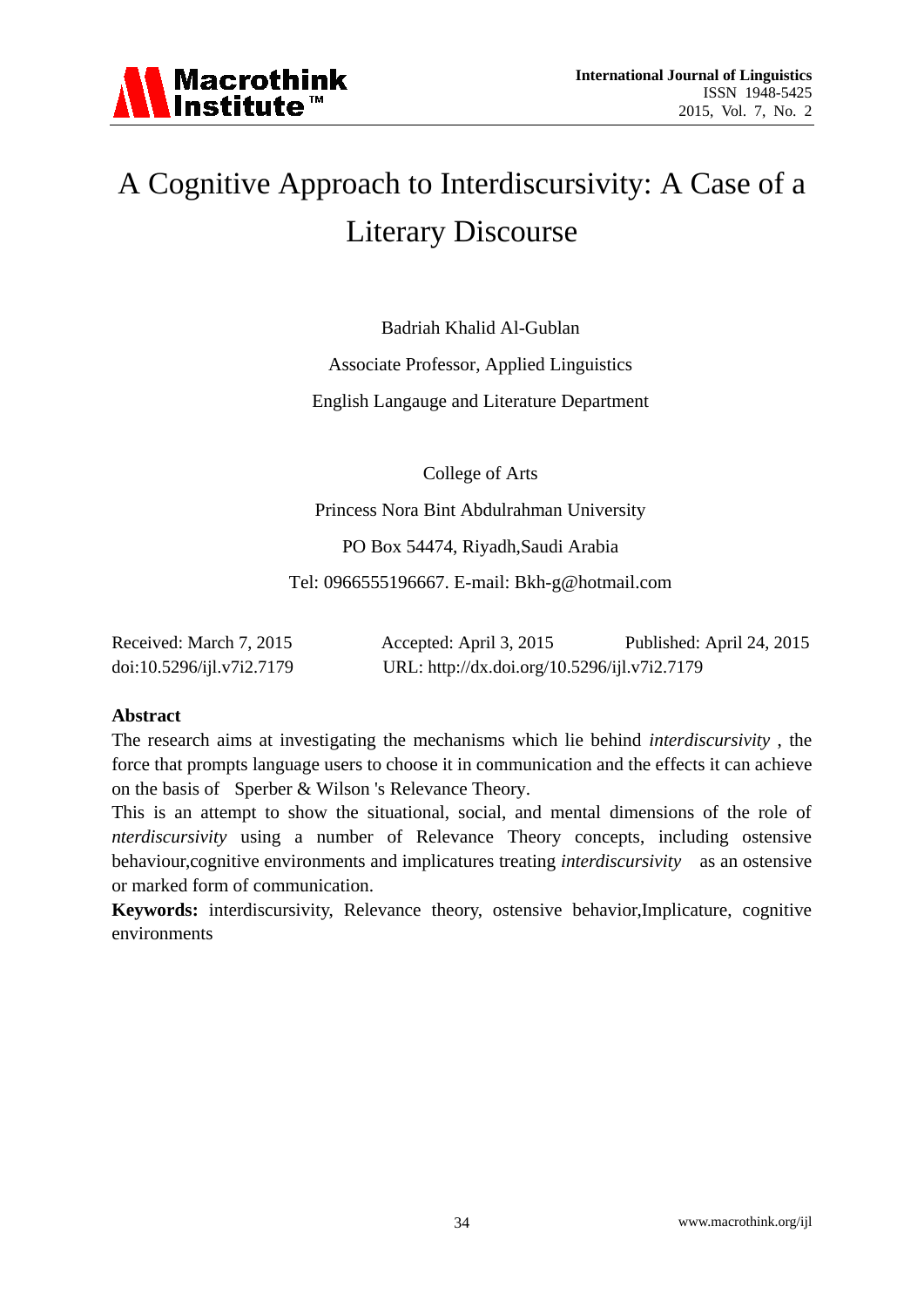

#### **1. Introduction**

Interdiscursivity refers to the mixing of diverse genres, discourses, or styles associated with institutional and social meanings in a single text.The major concerns of this approach are how literary texts are formed through *interdiscursivity* and what aesthetic as well as social significance are achieved through this text-forming scheme. This is a very important notion in that it allows us to understand more specifically the textuality of hegemony, or in other words, the discursive processes by means of which subjects are produced and the common sense maintained.

#### **2. Review of the Related Literature**

The concept of interdiscursivity can be traced back to Bhakti's dialogized "heteroglossia" (Bakhtin, 1981, 1986).For Bakhtin, utterances in language are always dialogized and changing which results in what he calls "hybridization"—the mixture of different utterances within a single piece of language. Bakhtin describes this complex mixture of utterances as heteroglossia. What Bakhtin holds in terms of the concept of dialogized heteroglossia indicates the issue of interdiscursivity. He is more concerned with the language in specific social situations. Kristeva (1986) introduces Bakhtin's theory into France and coined the phrase "'Constitutive intertextuality". For him (1986),'Constitutive intertextuality' implies "the insertion of history (society) into a text and of this text into history" (p. 39). Fairclough (1992) defines 'Constitutive intertextuality' basically as the mixing configuration of discourse conventions such as genres, activity types, and styles associated with different types of discourse (p. 84). As a special kind of intertextuality, interdiscursivity is related to the whole language system involved in a text. In order to emphasize that the focus is on discourse conventions rather than other texts as constitutive, Fairclough (1992, 2003, 2010) uses the new term 'interdiscursivity' to replace "constitutive intertextuality". He (2010) thinks that 'interdiscursivity' is more than a stylistic phenomenon; rather, it has important implications for social practice. Thus, 'interdiscursivity' is central to an understanding of the process of social change. As Allen (2000) suggests that 'interdiscursivity' is a term by no means exclusively related to the study of literary works or to written communication in general.

The major concerns of the stylistic approach are how literary texts are formed through interdiscursivity and what aesthetic as well as social significances are achieved through this text-forming scheme. Bakhtin (1981, 1986) explores the reasons for genre mixing by examining the artistic and ideological resonances of literary and non-literary styles in a text. For him, poetry is formal and stylistic difference from the context-influenced style of non-poetic language indicates a thinking and behavioral pattern that is free from the dangerous contamination of ordinary life. He further emphasizes that novel is a pluralistic discourse. It intentionally mixes many different genres which are widely separated in time and social space. This conscious genre hybridization is a major device for creating artistic language-images in the novel (Bakhtin, 1981, pp. 358-366). However, to Bakhtin, this genre hybridization is not an easy process; it implies friction and struggle. Toward the end of the 20th century, there have appeared quite a few broad studies on interdiscursivity in photographs and films. For example, Collins (1989) and Hutcheon (1989) have explored the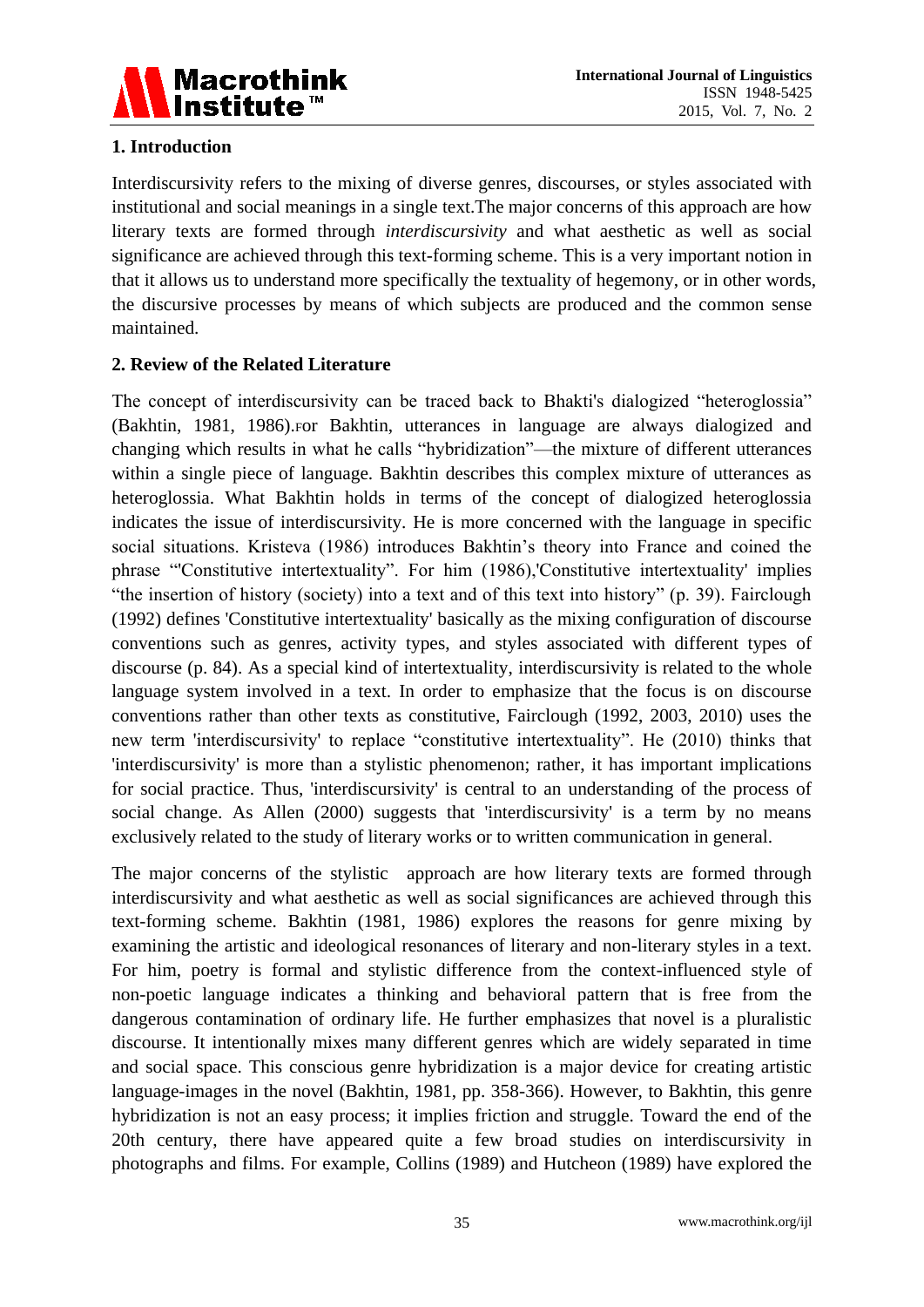

political dimensions of postmodern texts by focusing specifically on the ideological significance of genre combination in films. Knee (1994), however, takes genre compounding or hybridizing in films as a means of weaving together the plots. But the most detailed exploration of interdiscursivity is found in Bradford (1997), where he applies his theory of 'double pattern' to the analysis of genre mixing and/or genre switching in poetry, novel, and drama. For him, the interdiscursive feature of poetry is the main factor that gives rise to the tension between the two poles of the "double pattern". He (1997) ascribes this kind of interdiscursivity to the political and social disorders at that time. This mode of interdiscursivity , however, is more clearly shown in Shakespeare's dramas. He (1997) even thinks that this genre mixing in Shakespeare's dramas maps the distinction between the European civilization and the savages of the new world. For him (1997), the novel is an all-inclusive framework of genres and linguistic styles.

#### **3. The objective of the Study**

The research aims at studying the mechanisms which lie behind *interdiscursivity* , the force that prompts language users to choose it in communication and the effects it can achieve on the basis of Sperber & Wilson 's Relevance Theory.

#### **4. The Statement of the Problem**

The existing researches still have a lot of limitations, and more efforts are needed to further explore the complexities of interdiscursivity. In the first place, neither of the above-mentioned approaches is comprehensive enough since they never touch upon the cognitive factors lying behind the functioning of interdiscursivity.This undesirable situation shows that in interdiscursivity studies what actually lacks is an applicable theoretical framework which is based upon the cognitive, social, and cultural dimensions of language use. Consequently, the future study should attempt to generate an encompassing theoretical framework, and investigate interdiscursivity in more details. Such analyses from the stylistic approach focus on the surface level and fail to reveal in depth the operating process of interdiscursivity, for they do not take the dynamics of communication and the cognitive elements into consideration. Furthermore, no satisfactory theoretical model for the understanding of interdiscursivity has been offered in the stylistic approach.

#### **5. The Significance of the Study**

The functioning of interdiscursivity as a special kind of linguistic phenomenon is closely related to the cognitive, social, and cultural factors of language use. An interdiscursive text, with its elements rooted in particular institutions, is not individual and idiosyncratic; but part of a shared cultural world. However, as mentioned above, the previous studies of interdiscursivity are rather incomplete, the have left the cognitive facet intact and they have never fully unveiled the specific motivations lying behind the choices of interdiscursivity.In view of this limitation, the pragmatic perspective is conducted in this study in order to reveal the underlying force that drives language users to choose interdiscursivity and provide a systematic and coherent analysis for this linguistic phenomenon in a literary discourse.

#### **6. The Model of the Study**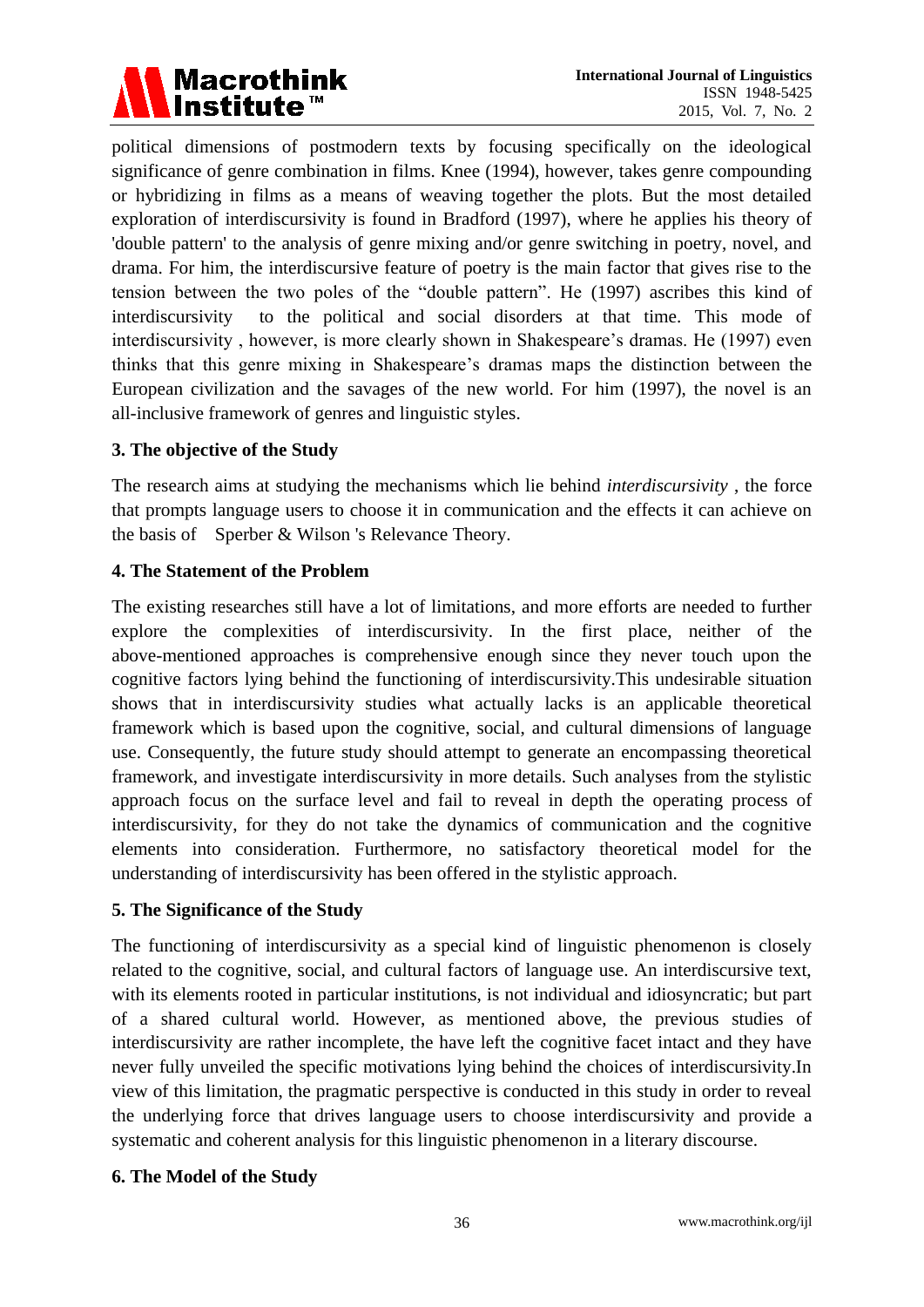## Macrothink<br>Institute™

Relevance Theory (hereafter RT) is a means of describing interactions by adopting the asocial notion of *relevance* as the driving force incommunication. In doing so, RT acts as a potentially neutral starting point for discussionson social verbal behaviour.Relevance and its notion of ostensive behaviour will be used to posit *markedness,* a marked ostensive form.

#### *6.1 Relevance Theory*

RT is a theory of communication which was originally proposed by Sperber and Wilson (1986-1995) (hereafter S&W).According to S&W, communication occurs within the interactants' *mutual cognitive environment*. In RT, cognitive environments are considered the most accessible context, and are taken to mean the psychological constructs containing actors' assumptions about the world in (S&W,1986,15). However, S&W (1982) do not equate mutual cognitive environments with the more traditional concept of the mutual knowledge. They reiterate the dilemma of how to compute an infinite set of propositions (S knows that P, A knows that P, S knows that A knows that P an infinitum) in a finite length of time (p. 63). Mutual cognitive environments are posited as a solution to this problem with an individual choosing from contexts, pertinent to the interaction, and bringing these to the communicative space (S&W,1986,39).The mutual cognitive environment is then the most immediately accessible context at the time of the utterance.It is not pre-existing or given, but chosen and shaped as an interaction begins (S&W,1982,7); (Pilkington,1991,54).This environment is." (Nicolle, 1999, 677), "guide" (Yus Ramos, 1998, 317), or methods of "special help" (Wilson then developed more fully throughout the interaction.The initial context is constructed from the immediately preceding utterances (S&W, 1982 ,76), and is then expanded by information from, not only previous utterances, but also the interactants' encyclopaedic memory and the present physical environment (S&W,1982,703). Thus context, in S&W 's terms, is quite dynamic and changing rather than a "monolithic entity" that every person adopts with the initiation of an interaction (Yus Ramos, 1998, 307). Interactants do not begin with a stable notion of each other, but use language to construct and reconstruct the mutual cognitive environment. According to S&W 's model communication is said to occur when information becomes relevant to the mutual cognitive environment of the interactants.Information relevance is achieved through *ostension*, which is the act of highlighting information to create a perceptible effect on this context (S&W, 1986,49). Ostensive behaviour contains the presumption of relevance, a perceptible effect in an addressee's cognitive environment. Firstly, it attracts an addressee's attention, flagging the relevance of an utterance: and secondly, it makes an addressee aware that a speaker intended an addressee to notice (S&W,1986,15). Ostensive behaviour uses stimulus to direct the relevance of an event. This stimulus may be nonverbal such as movement and gesture, or linguistically realized in the form of an utterance. Both are forms of marked behavior which direct an addressee to notice a piece of information by flagging its relevance. Ostensive stimuli are agents which highlight the importance of certain information for a particular situation - in RT terms the relevance of input for the addressee's cognitive environment.

#### Ostensive Behaviour

makes manifest an intention to make something manifest carries the presumption of relevance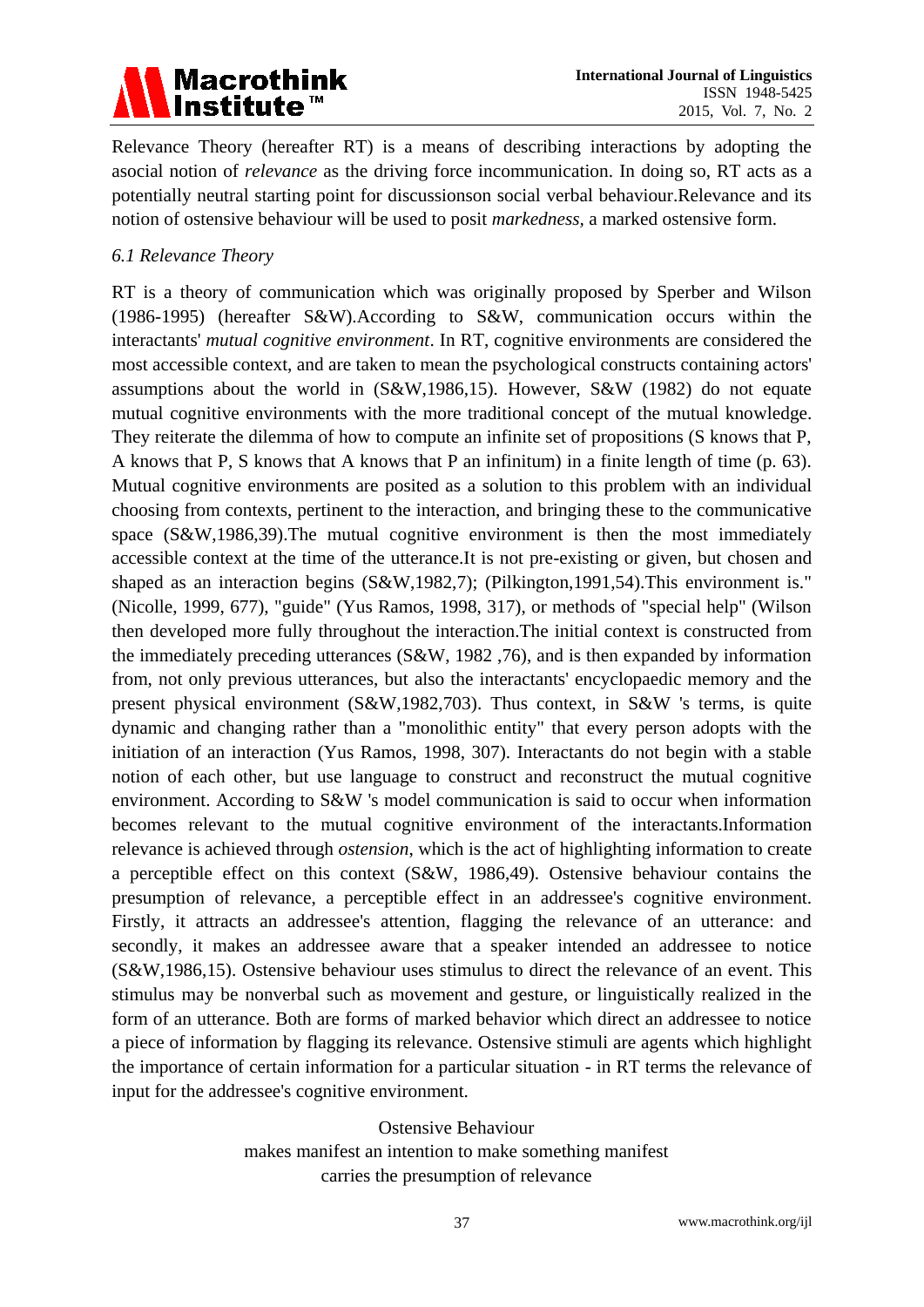



Most of S&W's examples of ostension come from the nonverbal rather than the linguisticbranch. For instance, they describe two characters, Mary and Peter, who are sitting on apark bench. Peter leans back, changing Mary's view to reveal two people walking towards them - one is unknown, but the other is William, a dreadful bore. The latter of these two people has more impact on Mary's cognitive environment because he is known to her. She thus presumes that Peter's act of leaning back is ostensive, as it intends toattract her attention, making relevant William's approach. This action makes manifest Peter's intention to make manifest William's presence (S&W,1986,48). Although leaning back may be considered uninformative behaviour in some circumstances, such as merely becoming comfortable, Peter's action is regarded as ostensive due to its signpost guiding function in highlighting the importance of relevant information. S&W (1995) provide many nonverbal examples of this sort, which are relatively unproblematic, but interestingly say little about linguistic ostension. For S&W(1995) ostensive linguistic stimuli exist merely on the utterance level.

An ostensive stimulus makes information relevant to the interactants. This relevance is achieved through *contextual effects* on the interactants' mutual cognitive environment.Contextual effects must either reinforce an old assumption, derive a new one or eliminate an old assumption (S&W, 1986, 121; Wilson & Sperber, 1986, 381), and communication cannot occur without these effects.

The combination of this linguistic and contextual information allows the retrieval of explicatures to occur through a process of disambiguation (matching linguistic forms to semantic representations), referent assignment (matching nouns to entities) and meaning enrichment (semantic representations needing more information). Explicature retrieval is then followed by are solution of the propositional attitude, the basic Speech Act mode of saying, telling or asking. Finally communication is achieved through the last step - a process of inference, involving the construction of implicatures purely from the contextual information needed to properly understand an utterance:(S&W, 1986, 182-202). At every stage the principle of relevance is at play, as it requires that "the hearer should choose the solution [explicature/ implicature] involving the least effort, and should abandon this solution only if it fails to yield an interpretation consistent with the principle of relevance" (S&W,1986,185).

1. Explicature Process (Linguistic decoding and contextual input)

Disambiguation

Reference Assignment

Enrichment

- 2. Recovering of a Propositional Attitude (Basic Speech Acts asking, saying, telling)
- 3. Implicature Process (Contextual input) Previous Utterances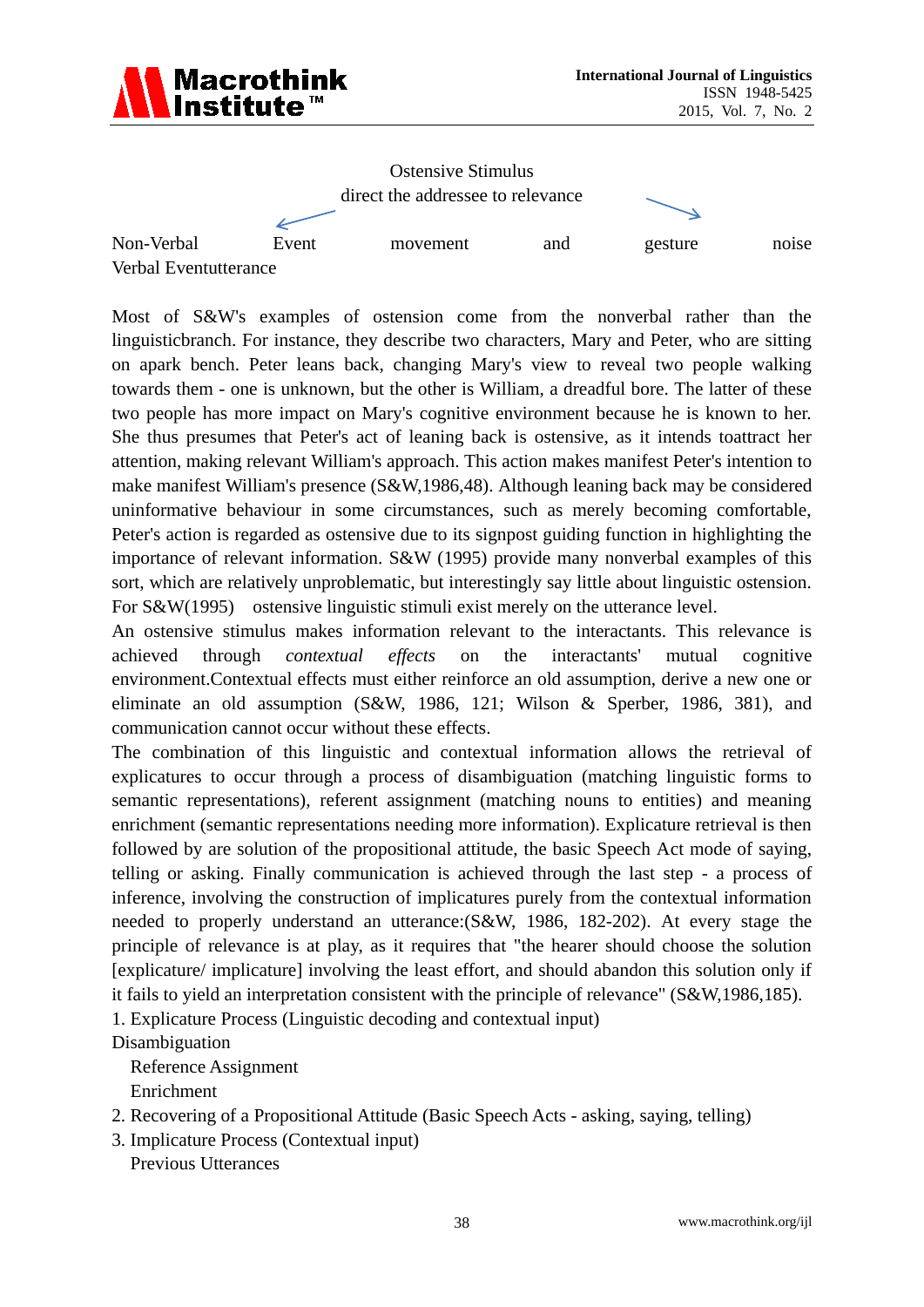

Physical Environment

Encyclopaedic Memory

This process can be exemplified in the following example:

Biologist, Penelope rushes from her bedroom into the lounge room of their share housewhere her fellow biologist and flatmate Tim is sitting. She utters:

The jar is empty. Do you know where my flower is?

The first step in making sense of Penelope's utterance is to construct an explicature by retrieving semantic forms for the words. The word "flower "in the spoken form is ambiguous meaning either ground up wheat used for cooking (flour) or the seed bearing part of a plant (flower). The context of the previous utterance, "The jar is empty", does not help disambiguate this sentence, as both "flour" and a "flower" may be kept in a jar. However the fact that Penelope has come from her room and not the kitchen, which would be expected if she were looking for "flour", allows Tim to assign the latter meaning to this word. More work is needed on the phrase "my flower". The genitive in this case is not clear. "My flower" can mean a flower owned by Penelope or a new type of flower propagated by Penelope. Tim must enrich this form with contextual cues. For instance, he knows that Penelope is a biologist, so it is likely that the flower that she isreferring to is one she has bred herself. If the previous utterance had been "The vase isempty", the 'owned' meaning might have been more relevant. Tim also needs to performreference assignment with the word "you", giving it the real world referent of himself. Inthis process of disambiguation and enrichment the rest of these forms also receive semantic representation, such as "empty" meaning a container lacking filling. The basic Speech Act form of "asking" is then retrieved to yield the propositional form:I am asking whether you know where my flower is. However this is not the whole meaning of the utterance. It continues to direct relevance to implied meanings or the retrieval of implicatures. Implicatures may be determined by asking why an utterance: has been made. In this case Tim may recover similar scenarios from his encyclopaedic memory, regarding other instances where he has borrowed her species of flower to show to his biology class without consulting her first.

Ostension is described as the way information is communicated. It is the act of highlighting information to make it relevant, and to attract an addressee's attention to the information. Thus, ostensive behaviour may be considered as marked behaviour. However in terms of verbal ostension, S&W (1997) consider the *utterance* to be the only verbal entity which carries relevance.Wilson (1998) suggests that "every ostensive stimulus creates a presumption of optimal relevance, and it would take at least some argument to show that *every bit of An utterance:*creates its own individual presumption of relevance, rather than contributing to satisfying the presumption of relevance carried by the whole utterance" (p.60). We propose that this ordering is pragmatically interpreted in terms of relevance: the higher ordered entailments are assumed to be the most relevant, to contain the point of the utterance." (S&W, (1995). S&W (1995) seem to be proposing that elements below the utterance level can actas a signpost or guide, highlighting the relevant aspects of an utterance: in the form of ordered entailments. In a sense S&W (1995) do discuss linguistic features in terms of their contribution to ostension.

The relevance theoretic approach to implicature was developed by S&W (1995) as part of a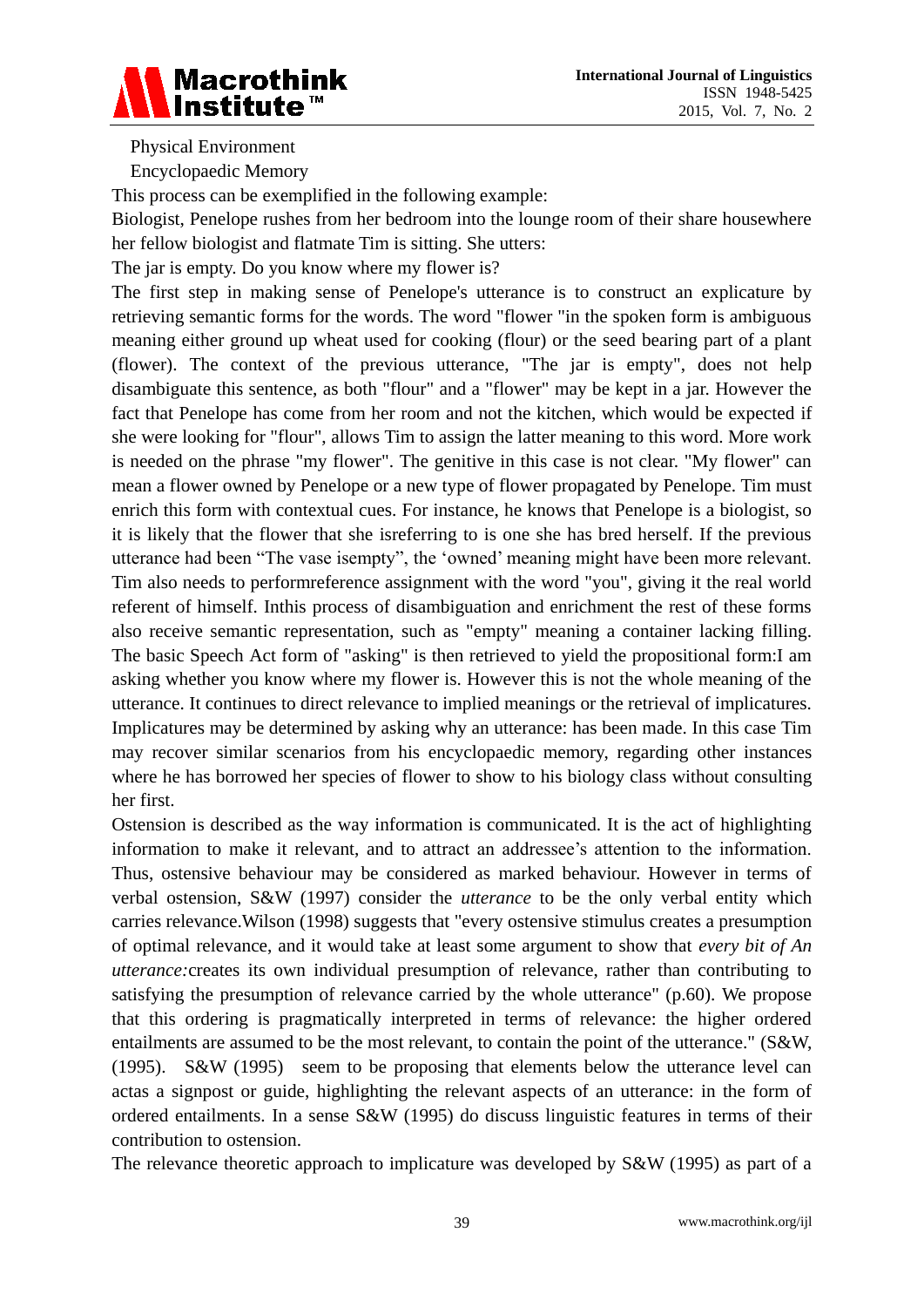# Macrothink<br>|Institute™

broader attempt to shift pragmatics into a cognitive framework. The relevance theorists define implicature:"…propositions which are not developments of the logical form, but rather are constructed according to a combination of contextual information and the proposition expressed by the utterance. They are totally context-dependent and not straight forwardly deducible from the utterance…" (p. 494). They have thus done much to show that a variety of different pragmatic processes are involved in developing what is encoded by An utterance: into the propositions that are actually communicated. An implicature, on the other hand, is defined as "any other propositional form communicated by an utterance:; its content consists of wholly pragmatically inferred matter" (Carston 2000: 10). They do note, however, that the conceptual content of implicatures must be wholly inferred (Carston 2000, 2001; S&W 2002), and to be inferred they must be intended by a speaker, and be understood by a hearer as intended (S&W 2002).

#### **7. The Research Questions**

This study addresses the following research questions:

 1. What roles does culture play upon the ' identity' of a writer as an evidence in his/ her linguistic choices in his/ her literary discourse?

 2. What are the strategies used by an Arab writer employing his linguistic repertoire to highlight interdiscursivity of his utterances in a literary discourse?

 3. What roles do the categories of the linguistic features; such as lexical items, syntactic structures and speech acts play in highlighting interdiscursivity in a literary discourse?

#### **8. The Research Hypotheses**

This study is based on the following research hypotheses:

 1. Culture plays an effective role upon the ' identity' of a writer as an evidence in his/ her linguistic choices in his/ her literary discourse.

 2. A variety of strategies are used by an Arab writer employing his linguistic repertoire to highlight interdiscursivity in a literary discourse.

 3. The categories of the linguistic features; such as lexical items, syntactic structures and speech acts play an essential role in highlighting interdiscursivity in a literary discourse.

#### 9. **Methodology**

#### *9.1 Data Collection*

The data of this study is selected texts taken from the novel of Abdurrahman AL-Muneif , an Arab novelist , *Muden AL-melh*.It is a political fiction in which Munif takes the readers to the heart of desert in order to make them know more about the Arab culture.Thevalley , Wadi al-Uyoun, in which the main events have take place, is destroyed by bulldozers and heavy machinery as American engineers transform the oasis into an oil field. Munif entertains the readers and at the same time tells them a great deal about how painful the oil era has been to Arab societies. oil money has produced two cities side by side, one for the American expatriates and their elite Arab counterparts, the other for the poor, displaced Arab laborers. Munif writes convincingly about the two cultures that clash there. He captures the confusion and, in the end, the sadness wrought by the sudden change. The Bedouin laborers, earning more money than they ever dreamed possible, are told to sell their camels, which they do reluctantly. The last link to the freedom they knew as desert wanderers is gone. "Cities of Salt," is a timely and intelligent novel. It is an epic contemporary Arabic novel.It reminds the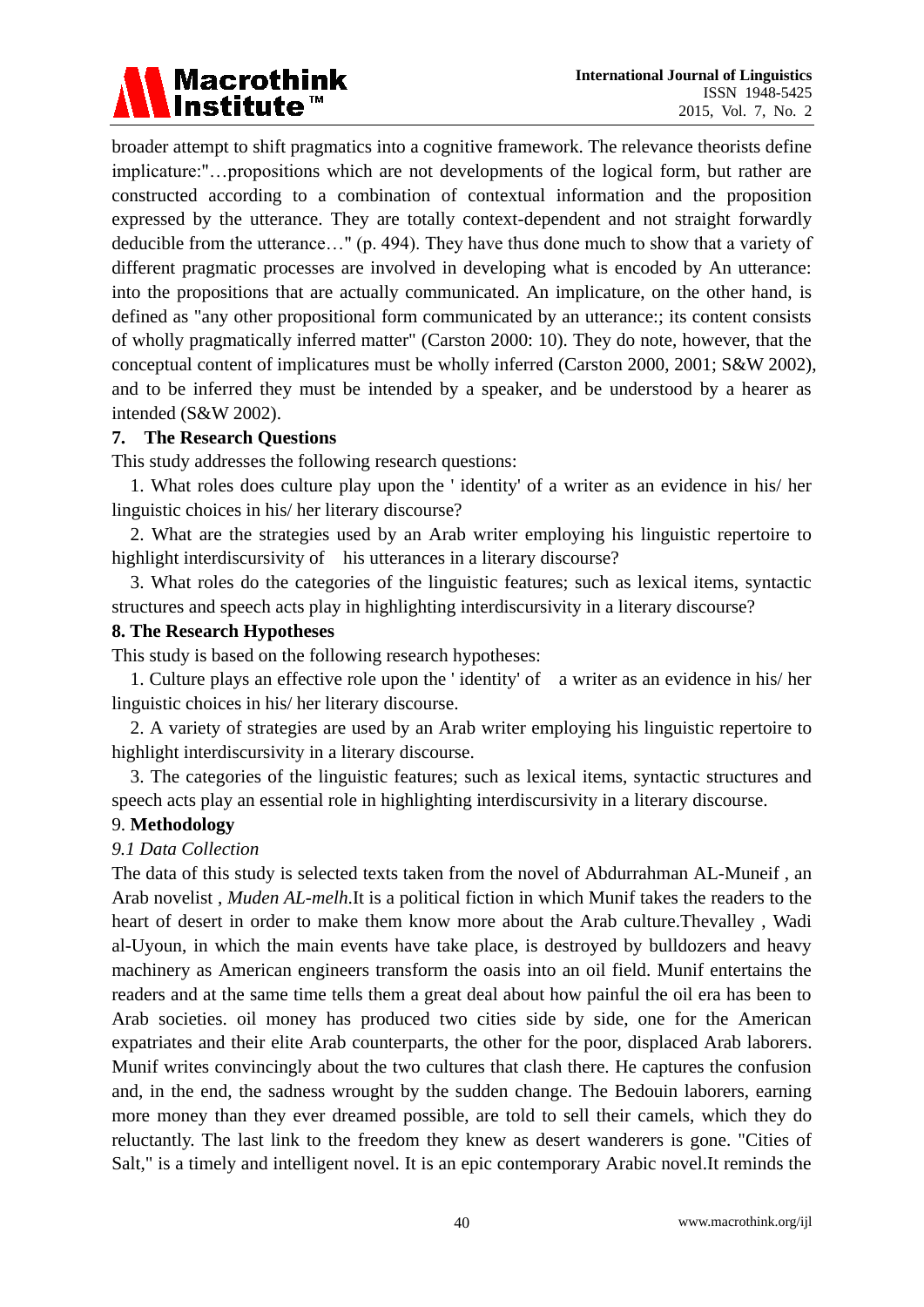

readers how rich the Arab world is in literature and how little of it they know.

### *9.2 Data Analysis*

The data of the study is analyzed , as shown in Table1, according to S&W 's Relevance Theory (RT) for the sake of studying the linguistic phenomenon, *interdiscursivity* .

#### Table 1. Data Analysis

| No.            | Ostensive               | Ostensive                               | <b>Ostensive Behaviour</b>                   | Pragmatic meaning/      |
|----------------|-------------------------|-----------------------------------------|----------------------------------------------|-------------------------|
|                | Stimulus                | contributors                            |                                              | Implicature             |
|                |                         |                                         |                                              |                         |
| $\mathbf{1}$   | كان (متعب الهذال)       |                                         | A lexicon: <b>•</b> interdiscursivity:       | The novelist intends    |
|                | مصمما على ان يخرج       | " the gun العصملية "                    | Reference to culture                         | to draw the attention   |
|                | العصملية و ان يطلق      |                                         | An utterance: Use of a standard              | of the reader to one of |
|                | بضع رصاصات انه          | يفعل ذلك بعد مجيء كل                    | variety                                      | the common habits of    |
|                | يفعل ذلك بعد مجيء كل    | ولد                                     |                                              | Arabs which is using    |
|                | ولد.                    | He uses a gun and                       |                                              | a gun and shooting      |
|                | Miteb al-Hathalis       | shoots whenever he                      |                                              | whenever they have a    |
|                | determined toget        | has a new born boy.                     |                                              | new born boy.           |
|                | out the gun and         |                                         |                                              |                         |
|                | shot because he         |                                         |                                              |                         |
|                | used to do              |                                         |                                              |                         |
|                | soafterthe              |                                         |                                              |                         |
|                | delivery of every       |                                         |                                              |                         |
|                | child.                  |                                         |                                              |                         |
| $\overline{2}$ | بدأ ابن راشد محرجا ،    |                                         | A phrase: • interdiscursivity:               | Drawing the attention   |
|                | اذ لا يستطيع ان يدافع   |                                         | Reference to culture   قيم الضيافة           | of the reader to the    |
|                | عنهم كما فعل في البداية |                                         | the values of $\bullet$ Use of a standard    | hospitality of the      |
|                | كما لا يستطع ان ينكر    | hospitality.                            | variety                                      | Bedouins which is       |
|                | لقيم الضيافة            |                                         |                                              | one of their common     |
|                | Ibn Rashid was          |                                         |                                              | customs.                |
|                | embarrassed             |                                         |                                              |                         |
|                | because he cannot       |                                         |                                              |                         |
|                | defend the              |                                         |                                              |                         |
|                | foreigners as he        |                                         |                                              |                         |
|                | did in the              |                                         |                                              |                         |
|                | beginning, and          |                                         |                                              |                         |
|                | simultanelly he         |                                         |                                              |                         |
|                | could not ignore        |                                         |                                              |                         |
|                | the values of           |                                         |                                              |                         |
|                | hospitality.            |                                         |                                              |                         |
| 3              | اذا كان البدو ، و وادي  |                                         | An utterance: • interdiscursivity:           | Spotting light on the   |
|                | العيون بشكل خاص، لا     |                                         | Reference to culture   لا يعرفون البكاء و لا | identity of the         |
|                | يعرفون البكاء و لا      | Use of a standardو بحبونه ويستغربون كيف |                                              | Bedouins that they      |
|                | يحبونه ويستغربون        | يبكون الناس او لماذا                    | variety                                      | are emotionless and     |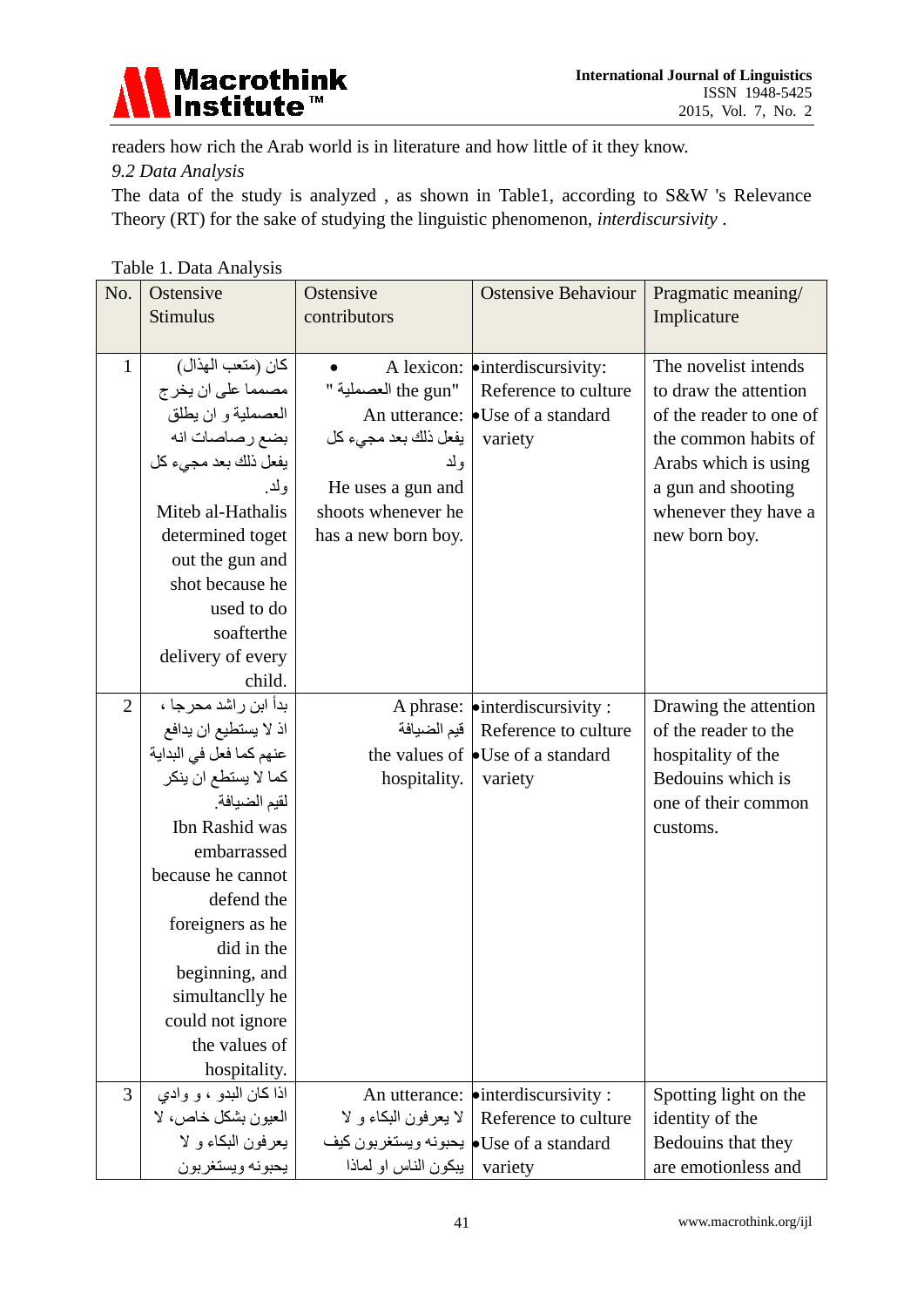**International Journal of Linguistics** ISSN 1948-5425 2015, Vol. 7, No. 2



|                | كيف يبكون الناس او     | the people of                               |                                              | very harsh affected    |
|----------------|------------------------|---------------------------------------------|----------------------------------------------|------------------------|
|                | لماذا                  | the Valley, Wadi                            |                                              | by their own           |
|                | If the Bedouins,       | al-Uyoun, in                                |                                              | environment.           |
|                | and the people of      | particular, do not                          |                                              |                        |
|                | the Valley, Wadi       | know and do not like                        |                                              |                        |
|                | al-Uyoun, in           | crying and they                             |                                              |                        |
|                | particular, do not     | wonder how people                           |                                              |                        |
|                | know and do not        | cry or why.                                 |                                              |                        |
|                | like crying and        |                                             |                                              |                        |
|                | they wonder how        |                                             |                                              |                        |
|                | people cry or          |                                             |                                              |                        |
|                | why.                   |                                             |                                              |                        |
| $\overline{4}$ | اليوم هو يوم القيامة.  |                                             | An utterance: <i>i</i> nterdiscursivity:     | Referring to the       |
|                | يقولون: اذا مشي الحديد |                                             | Reference to culture   اليوم هو يوم القيامة. | identity of the        |
|                | على الحديد ؟ اليوم     | Use of a standardو يقولون: اذا مشى الحديد   |                                              | Bedouins that they     |
|                | رأيت الحديد يمشي على   | على الحديد ِ                                | variety                                      | believe in the         |
|                | الحديدر                | Today is the                                |                                              | existence of the day   |
|                | Today is the           | Judgment Day. They                          |                                              | of judgment and its    |
|                | Judgment Day.          | say: " If metal walks                       |                                              | indications.           |
|                | They say: "If          | over the metal?                             |                                              |                        |
|                | metal walks over       |                                             |                                              |                        |
|                | the metal? Today I     |                                             |                                              |                        |
|                | saw the metal          |                                             |                                              |                        |
|                | walking over the       |                                             |                                              |                        |
|                | metal.                 |                                             |                                              |                        |
| 5              | هذه العفاريت مثل       |                                             | A lexicon: <i>i</i> interdiscursivity :      | Referring to the       |
|                | رحي الطاحون تظل        | العفاريت)Goblins                            | Reference to culture                         | identity of the        |
|                | تدور و تدور دون ان     |                                             | An utterance: Use of a standard              | Bedouins that they     |
|                | تتعب و دون ان يدير ها  | variety   رحى الطاحون تظل تدور              |                                              | believe in goblins and |
|                | احد.                   | و تدور دون ان تتعب و                        |                                              | to one of the common   |
|                | These goblins          | دون ان يدير ها احد.                         |                                              | devices used by them   |
|                | like a millstone       | These goblins  like                         |                                              | which is millstone.    |
|                | going around           | a millstone going                           |                                              |                        |
|                | without being          | around without being                        |                                              |                        |
|                | tired and run by       | tired and run by                            |                                              |                        |
|                | itself.                | itself.                                     |                                              |                        |
| 6              | اهل الوادي لا يتركون   |                                             | An utterance: • interdiscursivity :          | Attracting the         |
|                | الانسان يحارب وحده     | انهم يحاربون معه حتى                        | Reference to culture                         | attention to the       |
|                | ،انهم يحاربون معه      | Use of a standardو النهاية ، و بعد ان تنتهي |                                              | identity of the        |
|                | حتي النهاية ، و بعد ان | الحرب يسألون لماذا                          | variety                                      | Bedouins that they     |
|                | تنتهي الحرب يسألون     | حاربو ا"                                    |                                              | are very cooperative,  |
|                | لماذا حاربو ا"         | They fight with him                         |                                              | they tend to help      |
|                | The valley, Wadi       | until the end, and                          |                                              | people whether they    |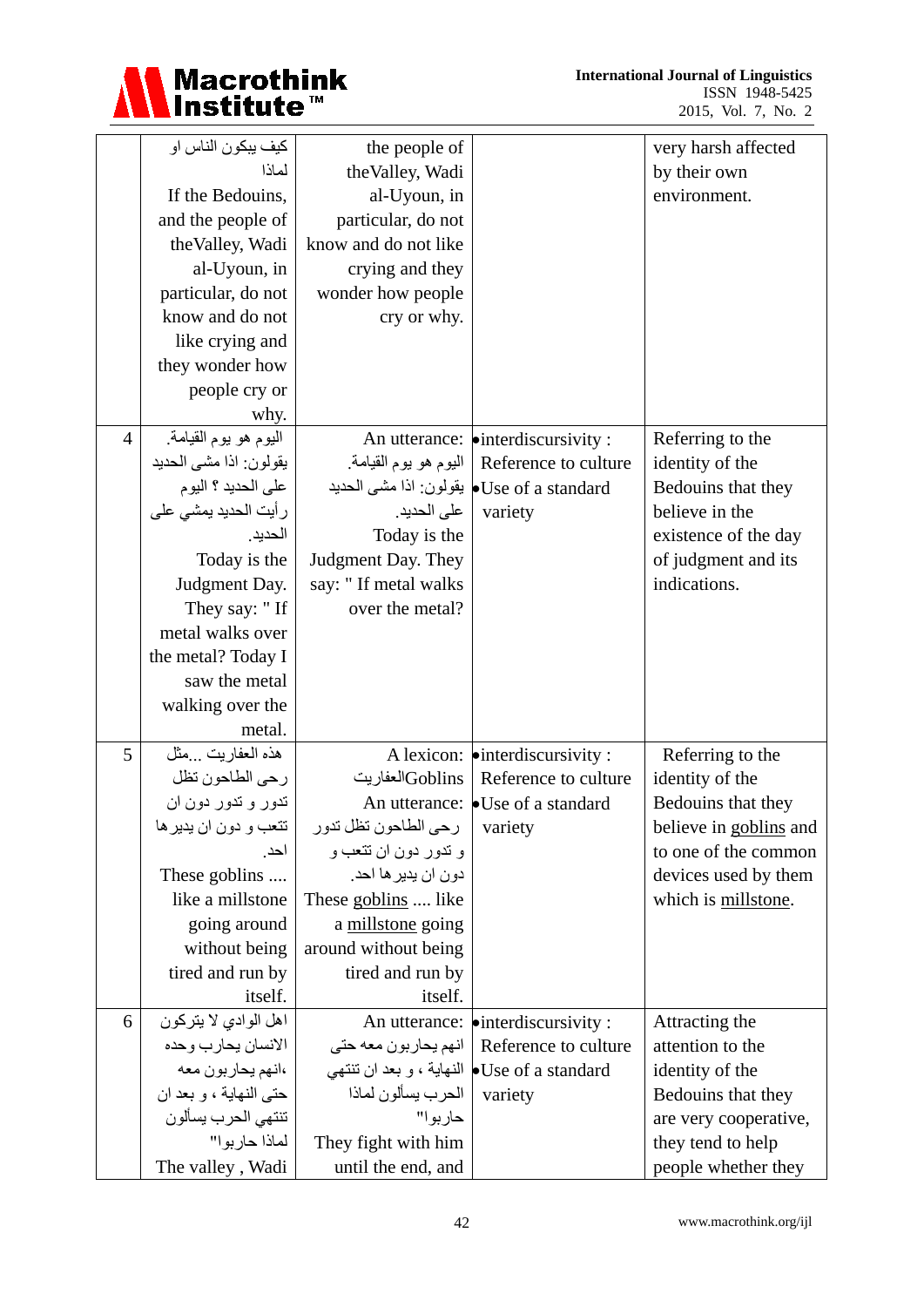

|                | al-Uyoun, people     | when the war ends                    |                                                   | know them or not.     |
|----------------|----------------------|--------------------------------------|---------------------------------------------------|-----------------------|
|                | do not leave a man   | they ask why they                    |                                                   |                       |
|                | fighting alone,      | have fought.                         |                                                   |                       |
|                | they fight with      |                                      |                                                   |                       |
|                | him until the end,   |                                      |                                                   |                       |
|                | and when the war     |                                      |                                                   |                       |
|                | ends they ask why    |                                      |                                                   |                       |
|                | they have fought.    |                                      |                                                   |                       |
| $\overline{7}$ | كانت من عادة الامير  |                                      | An utterance: <b>•</b> interdiscursivity :        | Drawing the attention |
|                | الخروج الى القنص في  |                                      | Reference to culture   عادة الامير الخروج الي     | to the Bedouins 's    |
|                | مثل هذا الوقت من     |                                      | القنص •Use of a standard                          | custom.               |
|                | السنة                | It was the habit of the              | variety                                           |                       |
|                | It was the habit of  | Prince that he goes to               |                                                   |                       |
|                | the Prince that he   | the desert at this time              |                                                   |                       |
|                | goes to the desert   | of the year.                         |                                                   |                       |
|                | at this time of the  |                                      |                                                   |                       |
|                | year.                |                                      |                                                   |                       |
|                |                      |                                      |                                                   |                       |
| 8              | "بسيوفنا اخذنا هذي   |                                      | An utterance: • interdiscursivity :               | Attracting the        |
|                | الارض شبرا وراء      |                                      | Reference to culture   بسيوفنا اخذنا هذي الارض    | attention to the      |
|                | شبر ."               |                                      | Use of a dialect أشبرا وراء شبر                   | identity of the       |
|                | "by our swords we    | by our swords we                     | variety                                           | Bedouins that they    |
|                | occupied this land   | occupied this land                   |                                                   | are very brave.       |
|                | span by span."       | span by span.                        |                                                   |                       |
| 9              | أي واحد يخلق مشاكل   |                                      | An utterance: • interdiscursivity :               | Drawing the attention |
|                | ما له عندنا الا دواء |                                      | Reference to culture   ما له عندنا الا دواء واحد: | to the Bedouins's     |
|                | واحد: هذا السيف      |                                      | Use of a dialect                                  | culture.              |
|                | For anyone, who      | For anyone, who                      | variety                                           |                       |
|                | is troublesome,      | makes problems, we                   |                                                   |                       |
|                | we have only one     | have only one                        |                                                   |                       |
|                | medicine: this       | medicine: this sword.                |                                                   |                       |
|                | sword.               |                                      |                                                   |                       |
| 10             | ان اكوب يشرب " بول   |                                      | An utterance: <i>v</i> interdiscursivity:         | Attracting the        |
|                | ابليس" أي انه يشرب   |                                      | Reference to culture   ان اكوب يشرب " بول         | attention to Bedouins |
|                | الخمر                | Use of a dialect⊌ ابليس" أي انه يشرب |                                                   | 's culture.           |
|                | Akwab drinks"the     | الخمر ِ                              | variety                                           |                       |
|                | urine of the         | Akwabdrinks"the                      |                                                   |                       |
|                | devil," which        | urine of the devil,"                 |                                                   |                       |
|                | means that           | which means that                     |                                                   |                       |
|                | hedrinks alcohol.    | hedrinks alcohol.                    |                                                   |                       |
| 11             | وادي العيون قريب     |                                      | A phrase: • interdiscursivity:                    | Directing the         |
|                | رمية عصىي            | رمية عصىي                            | Reference<br>to                                   | attention to the      |
|                | The valley, Wadi     | casting of a stick.                  | culture/cliche                                    | Bedouins 's culture.  |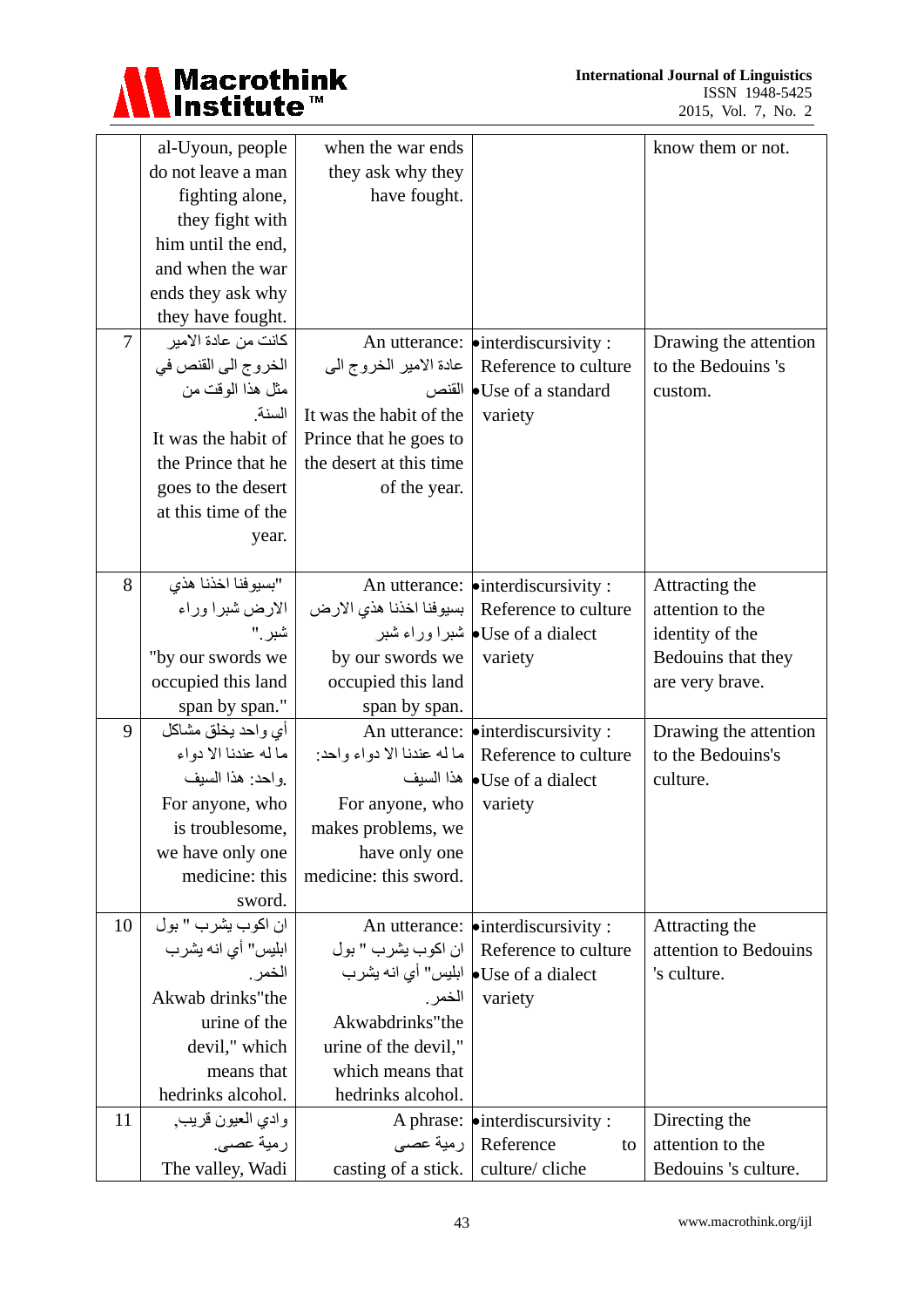

|    | al-Uyoun, is as                       |                                                | •Use of a dialect                         |                         |
|----|---------------------------------------|------------------------------------------------|-------------------------------------------|-------------------------|
|    | close as the                          |                                                | variety                                   |                         |
|    | distance of the                       |                                                |                                           |                         |
|    | casting of a stick.                   |                                                |                                           |                         |
| 12 | اعطت المريضة                          |                                                | An utterance: <i>i</i> nterdiscursivity:  | Drawing the attention   |
|    | اعشاب المرة                           |                                                | Reference to culture   اعشاب المرة،       | to the Bedouins 's      |
|    | حضرتها بنفسها                         |                                                | حضرتها بنفسها Use of a standard           | culture.                |
|    | She just gave the                     | The commiphora                                 | variety                                   |                         |
|    | patient                               | molmolwhich she                                |                                           |                         |
|    | commiphora                            | has prepared herself.                          |                                           |                         |
|    | molmol, which                         |                                                |                                           |                         |
|    | she has prepared                      |                                                |                                           |                         |
|    | herself.                              |                                                |                                           |                         |
| 13 | نعيم لماذا صوته                       |                                                | An utterance: <i>v</i> interdiscursivity: | Spotting light on the   |
|    | منخفض هكذا و يشبه                     | Reference to culture   نعيم لماذا صوته منخفض   |                                           | Bedouins 's culture.    |
|    | صوت النساء ؟                          | Use of a standardو يشبه صوت النساء             |                                           |                         |
|    | why is Naeim 's                       |                                                | variety                                   |                         |
|    | voice is as low as                    | Daham why is Naeim                             |                                           |                         |
|    | women 's ?"                           | 's voice as low is as                          |                                           |                         |
|    |                                       | women 's ?                                     |                                           |                         |
| 14 | في السنة عيدين و اليوم                |                                                | An utterance: • interdiscursivity :       | Drawing the attention   |
|    | هو الثالث                             |                                                | Reference to culture   في السنة عيدين.    | to the culture of       |
|    | there are two                         |                                                | There are two $\bullet$ Use of a dialect  | Muslims.                |
|    | festivals in a year                   | festivals in a year.                           | variety                                   |                         |
|    | and today is the                      |                                                |                                           |                         |
|    | third.                                |                                                |                                           |                         |
| 15 | لماذا تخاصم ابوك مع                   |                                                | An utterance: <i>i</i> nterdiscursivity:  | Attracting the          |
|    | ابن راشد، و بن هو                     | Reference to culture   لماذا تخاصم ابوك مع ابن |                                           | attention to the        |
|    | الحين ! .                             | Use of a standardا راشد، و بن هو الحين!        |                                           | Bedouins 's culture     |
|    | why your father                       | why your father had                            | variety embedded                          |                         |
|    | had quarreled with                    | quarreled with                                 | by a dialect variety.                     |                         |
|    | Iben arachnid, and                    | Ibnarachnid, and                               |                                           |                         |
|    | where he is now.                      | where he is now.                               |                                           |                         |
| 16 | المبارك ما بقى له الا                 |                                                | An utterance: • interdiscursivity:        | Directing the           |
|    | الكي و اذا الكي ما                    | اذا الكي ما افاده يكون                         | Reference to culture                      | attention of the reader |
|    | افاده يكون مدبوس.                     |                                                | Use of a dialect مدبوس.                   | to the Bedouins 's      |
|    | What has                              | If ironing does not                            | variety                                   | culture.                |
|    | remained for                          | benefit, he must be                            |                                           |                         |
|    | Almubarik is only                     | under the effect of                            |                                           |                         |
|    | ironing. If ironing                   | magic.                                         |                                           |                         |
|    | does not benefit,<br>he must be under |                                                |                                           |                         |
|    |                                       |                                                |                                           |                         |
|    | the effect of                         |                                                |                                           |                         |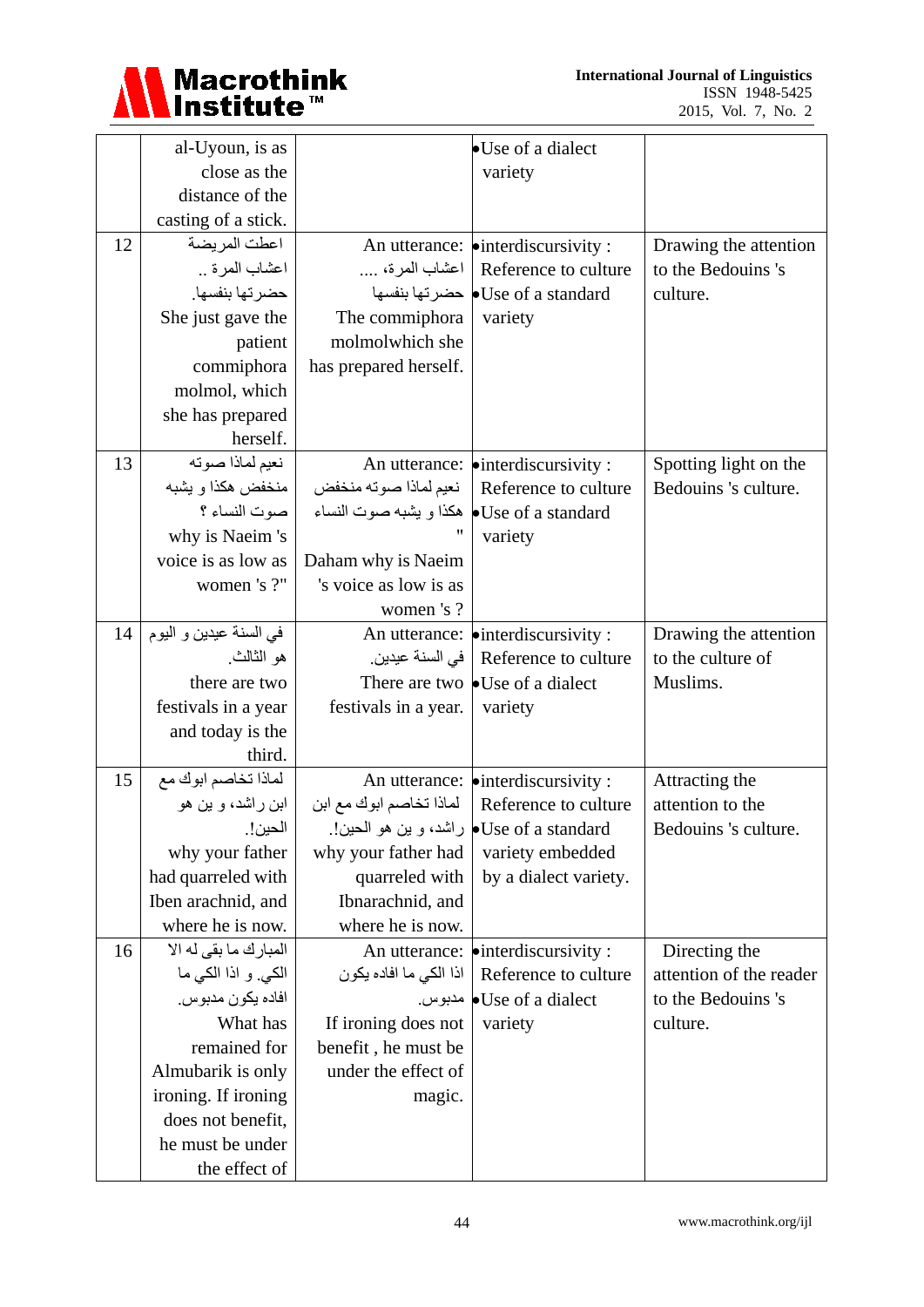

|    | magic.                        |                                                                     |                                              |                         |
|----|-------------------------------|---------------------------------------------------------------------|----------------------------------------------|-------------------------|
| 17 | قال ما قاله، بصوت             |                                                                     | A phrase: • interdiscursivity:               | Attracting the          |
|    | مناد <sub>ر</sub> اقوى من صوت |                                                                     | Reference to culture   صوت المؤذن            | attention to Bedouins   |
|    | المؤذن.                       |                                                                     | The voice of the $\bullet$ Use of a standard | 's culture.             |
|    | He said what he               | prayer caller.                                                      | variety                                      |                         |
|    | said with a caller            |                                                                     |                                              |                         |
|    | voice, stronger               |                                                                     |                                              |                         |
|    | than the voice of             |                                                                     |                                              |                         |
|    | the prayer caller.            |                                                                     |                                              |                         |
| 18 | "اياكم و خضراء                |                                                                     | An utterance: • interdiscursivity:           | Drawing the attention   |
|    |                               | Reference to culture   اياكم و خضراء الدمن مثل   الدمن مثل ابليس له |                                              | to Bedouins 's culture  |
|    |                               | Use of a standardو ابليس له عين واحدة، عين   عين واحدة، عين         |                                              | that they know about    |
|    | خضراء، و هذه هي               | خضراء، و هذه هي التي                                                | variety                                      | the prophet 's sayings. |
|    | التي نهي عنها الرسول"         | نهي عنها الرسول                                                     |                                              |                         |
|    | "Beware of the                | Beware of the                                                       |                                              |                         |
|    | woman whose                   | woman whose                                                         |                                              |                         |
|    | appearance is                 | appearance is                                                       |                                              |                         |
|    | beautiful but her             | beautiful but her                                                   |                                              |                         |
|    | ancestry is bad.              | ancestry is bad. She                                                |                                              |                         |
|    | She is like the               | is like the devil that                                              |                                              |                         |
|    | devil that has one            | has one eye, green                                                  |                                              |                         |
|    | eye, green eye,               | eye, and she is                                                     |                                              |                         |
|    | and she is                    | accepted by the                                                     |                                              |                         |
|    | accepted by the               | Prophet.                                                            |                                              |                         |
|    | Prophet."                     |                                                                     |                                              |                         |
| 19 | خبل . لكن قلبه طيب            |                                                                     | An utterance: • interdiscursivity :          | The novelist intends    |
|    | Dementiabuthis                |                                                                     | Reference to culture   خبل ِ لكن قلبه طيب ِ  | to make the reader get  |
|    | heartis kind.                 | Dementiabuthis $\bullet$ Use of sarcasm.                            |                                              | to know the Bedouins    |
|    |                               |                                                                     | heartis kind. Use of a dialect               | 's culture.             |
|    |                               |                                                                     | variety                                      |                         |
| 20 | من هو اللي وراء               |                                                                     | An utterance: <i>vinterdiscursivity</i> :    | Making the reader get   |
|    | الطوشة و الله لافرق           | لا فر ق لحمه على تلال                                               | Reference<br>to                              | to know the Bedouins    |
|    | لحمه على تلال حران            | حران كلها.                                                          | culture/threat                               | 's culture.             |
|    | كلها.                         | I 'll cut his flesh into $\bullet$ Use of a dialect                 |                                              |                         |
|    | who is behind                 | pieces and distribute                                               | variety                                      |                         |
|    | such a mess, I 'll            | it to the hills of                                                  |                                              |                         |
|    | cut his flesh into            | Harran.                                                             |                                              |                         |
|    | pieces and                    |                                                                     |                                              |                         |
|    | distribute it to the          |                                                                     |                                              |                         |
|    | hills of Harran.              |                                                                     |                                              |                         |
| 21 | الحق العيار لباب الدار .      |                                                                     | An utterance: • interdiscursivity:           | Drawing the attention   |
|    | الامير قريب لكن ما            | الحق العيار لباب الدار                                              | Reference<br>to                              | to the identity of the  |
|    | منه فائدة                     | 'Follow the                                                         | culture/ a proverb                           | Bedouins that they      |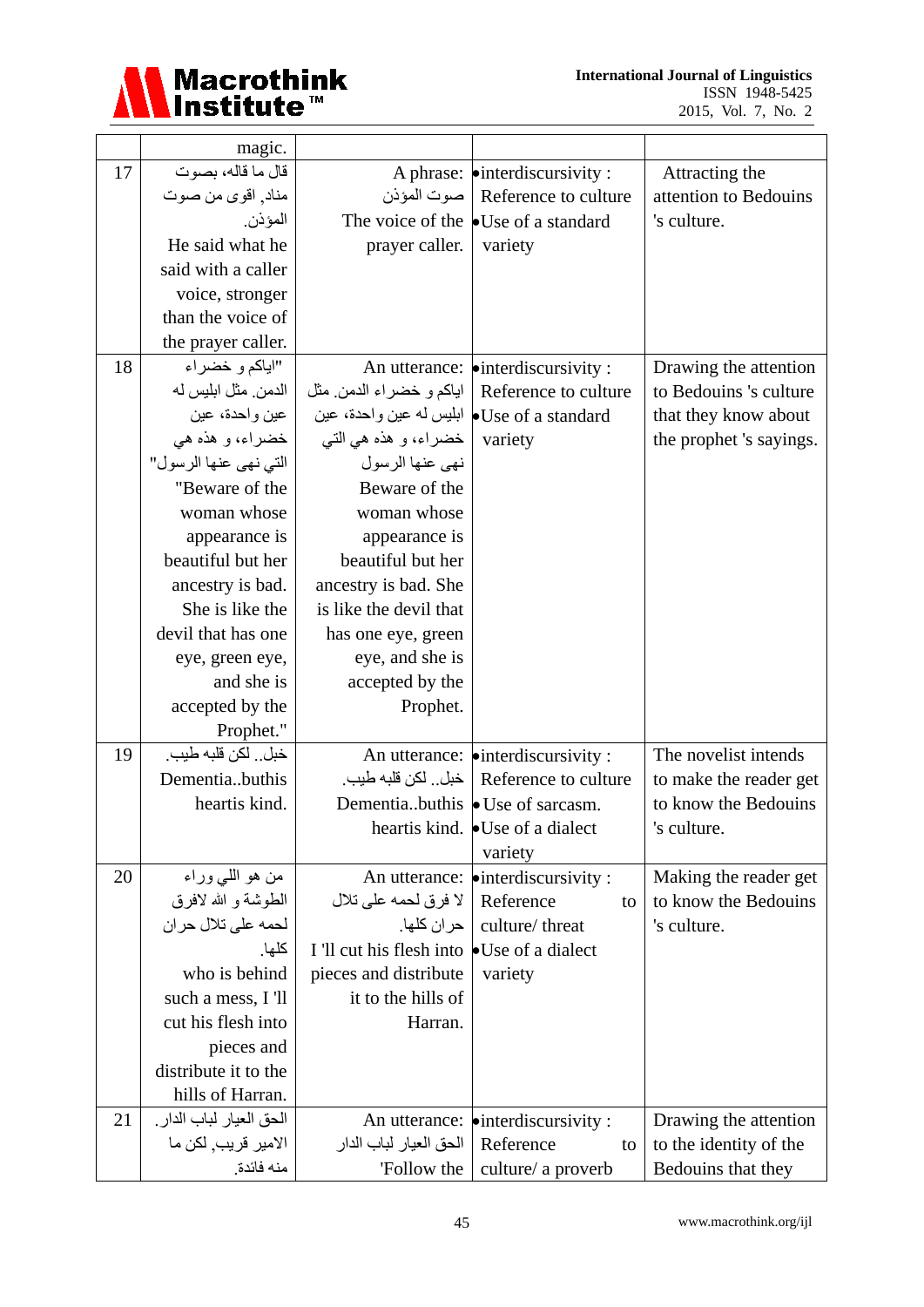

|    | 'Follow the              | humorous man to the $\bullet$ Use of a dialect          |                                           | tend to use proverbs     |
|----|--------------------------|---------------------------------------------------------|-------------------------------------------|--------------------------|
|    | humorous man to          | door of the house'.                                     | variety                                   | in their                 |
|    | the door of the          |                                                         |                                           | communication.           |
|    | house'. The prince       |                                                         |                                           |                          |
|    | is close to us, but      |                                                         |                                           |                          |
|    | he is not                |                                                         |                                           |                          |
|    | beneficial.              |                                                         |                                           |                          |
| 22 | اذا بغيت صاحبك يدوم      |                                                         | An utterance: • interdiscursivity :       | Attracting the           |
|    | فحاسبه كل يوم            | Reference   اذا بغيت صاحبك يدوم                         | to                                        | attention to the         |
|    | If you want your         |                                                         | culture/ a proverb   فحاسبه كل يوم        | Bedouins 's culture.     |
|    | friend to continue       | If you want your $\bullet$ Use of a dialect             |                                           |                          |
|    | working with you,        | friend to continue                                      | variety                                   |                          |
|    | pay him daily.           | working with you,                                       |                                           |                          |
|    |                          | pay him daily.                                          |                                           |                          |
| 23 | من اكل تمر هم يقوم       |                                                         | An utterance: <i>i</i> nterdiscursivity:  | Drawing the attention    |
|    | بأمر هم.                 | Reference   من اكل تمر هم يقوم                          | to                                        | to the Bedouins 's       |
|    | The one, who eats        |                                                         | culture/a proverb   بأمرهم                | culture.                 |
|    | their dates, should      | The one, who eats $\bullet$ Use of a dialect            |                                           |                          |
|    | obey their orders.       | their dates, should                                     | variety                                   |                          |
|    |                          | obey their orders.                                      |                                           |                          |
| 24 | ان بغيت الفر اق فاطلب    |                                                         | An utterance: • interdiscursivity :       | Attracting the           |
|    | بما لا يطاق.             | ان بغيت الفراق فاطلب بما                                | Reference<br>to                           | attention to the         |
|    | if you want to           | لا يطاق                                                 | culture/a proverb                         | Bedouins 's culture.     |
|    | depart, you ask for      | if you want to us Use of a dialect                      |                                           |                          |
|    | what is                  | depart, you ask for                                     | variety                                   |                          |
|    | unbearable.              | what is unbearable.                                     |                                           |                          |
| 25 | من جامع المصلين          |                                                         | An utterance: <i>i</i> nterdiscursivity:  | Spotting light on the    |
|    |                          | Reference   من جامع المصلين صلَّى و     صلَّى و من جامع | to                                        | Bedouins 's culture.     |
|    | المغنين غني.             | culture/a proverb   من جامع المغنين غني.                |                                           |                          |
|    | When a man               | When a man gathers $\bullet$ Use of a dialect           |                                           |                          |
|    | gathers with             | with worshipers, he                                     | variety                                   |                          |
|    | worshipers, he           | prays, but when he                                      |                                           |                          |
|    | prays, but when he       | gathers with singers,                                   |                                           |                          |
|    | gathers with             | he sings.                                               |                                           |                          |
|    | singers, he sings."      |                                                         |                                           |                          |
|    |                          |                                                         |                                           |                          |
| 26 | المال ما هو كل شيء       |                                                         | An utterance: <b>•</b> interdiscursivity: | Drawing the attention    |
|    | في هذه الدنيا قبل المال: | قبل المال: العرض،                                       | Reference to culture                      | to a fact related to the |
|    | العرض، الاخلاق،          | الاخلاق، العادات                                        | / a fact                                  | identity of the          |
|    | العادات التي تعودنا      | before money are                                        | •Use of a standard                        | Bedouins.                |
|    | عليها.                   | integrity, morals, and                                  | variety                                   |                          |
|    | Money is not             | customs                                                 |                                           |                          |
|    | everything in life,      |                                                         |                                           |                          |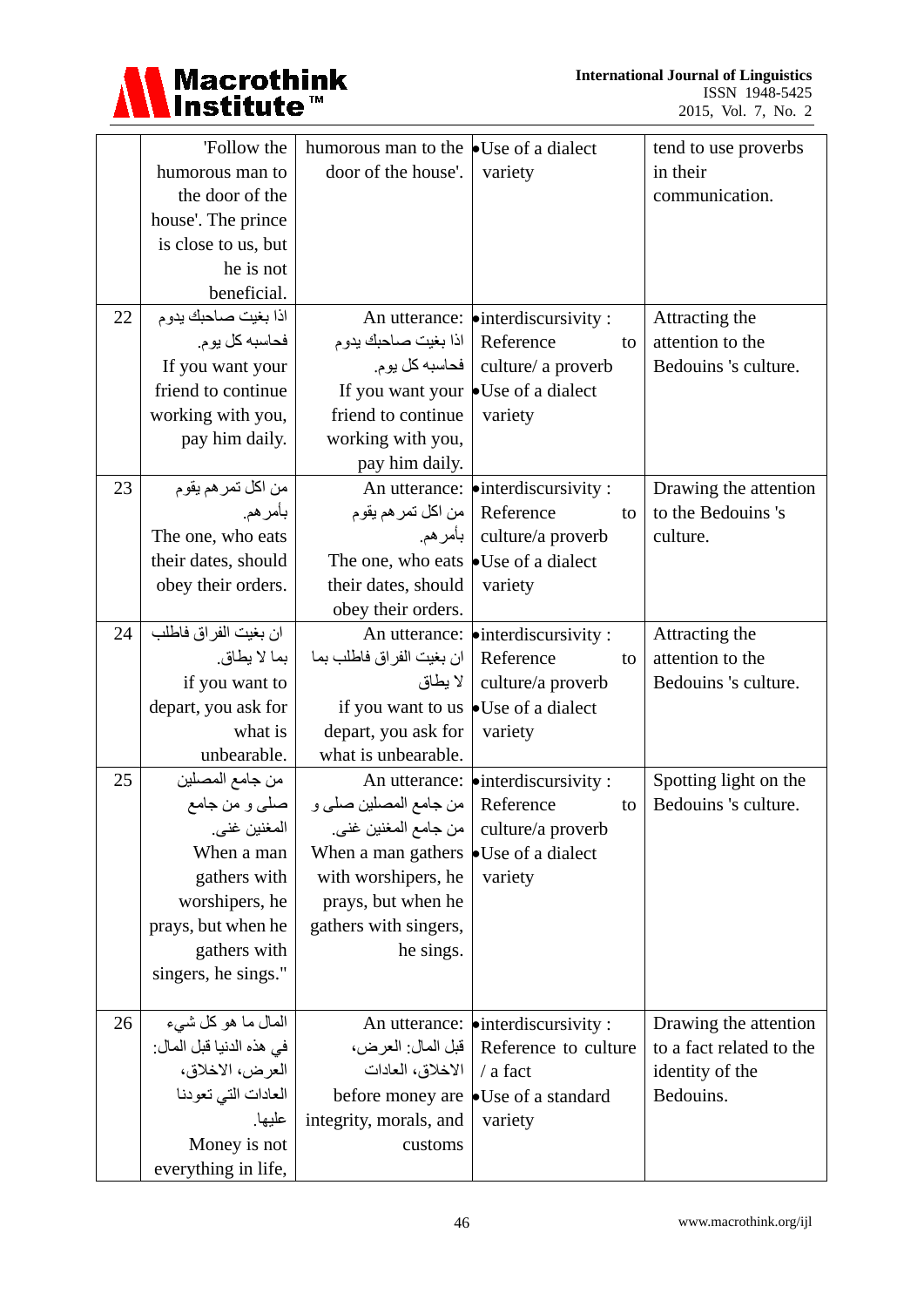

|    | but before money       |                                              |                                             |                         |
|----|------------------------|----------------------------------------------|---------------------------------------------|-------------------------|
|    | are integrity,         |                                              |                                             |                         |
|    | morals, and            |                                              |                                             |                         |
|    | customs that we        |                                              |                                             |                         |
|    | have got               |                                              |                                             |                         |
|    | accustomed to          |                                              |                                             |                         |
|    | them.                  |                                              |                                             |                         |
| 27 | هذه علامة الساعة،      |                                              | An utterance: <i>i</i> nterdiscursivity:    | Making the reader get   |
|    | والساعة ما هي بعيدة ،  | هذه علامة الساعة،                            | Reference<br>to                             | to know the Bedouins    |
|    | ما دام عاليها انقلب    | والساعة ما هي بعيدة ، ما                     | culture/ a fact                             | 's culture.             |
|    | سافلها، وانذالها تتحكم | Use of a dialectو ا دام عاليها انقلب سافلها، |                                             |                         |
|    | بأشر افها              | وانذالها تتحكم بأشرافها                      | variety                                     |                         |
|    | This is a sign of      | This is a sign of the                        |                                             |                         |
|    | the judgment           | judgment day, and                            |                                             |                         |
|    | day, and this time     | this time is not far,                        |                                             |                         |
|    | is not far, since      | since people who are                         |                                             |                         |
|    | people who are in      | in an upper place                            |                                             |                         |
|    | an upper place         | turned to be in a                            |                                             |                         |
|    | turned to be in a      | lower place, and                             |                                             |                         |
|    | lower place, and       | those who are viilain                        |                                             |                         |
|    | those who are          | control the nobles.                          |                                             |                         |
|    | viilain control the    |                                              |                                             |                         |
|    | nobles.                |                                              |                                             |                         |
| 28 | هل هم رجال حقيقيون     |                                              | An utterance: • interdiscursivity :         | The novelist raises     |
|    | أم عفاريت؟             | هل هم رجال حقيقيون أم                        | Reference to culture                        | such a type of          |
|    | Are they men or        |                                              | Use of a standard» عفاريت؟                  | question to draw the    |
|    | goblins?               | Are they men or                              | variety                                     | attention of the reader |
|    |                        |                                              | goblins? • Use of a rhetorical              | to the                  |
|    |                        |                                              | question.                                   | Bedouins'sculturethat   |
|    |                        |                                              |                                             | they believe in         |
|    |                        |                                              |                                             | goblins.                |
| 29 | كل بني ادم اخرته       |                                              | An utterance: • interdiscursivity:          | Spotting light on the   |
|    | خرقة                   | كل بنى ادم اخرته خرقة.                       | Reference culture/ a                        | Bedouins 's culture.    |
|    | The end of all         | The end of all human                         | fact                                        |                         |
|    | human beings           |                                              | beings is a rag. $\bullet$ Use of a dialect |                         |
|    | (when they die) is     |                                              | variety                                     |                         |
|    | (to be covered by)     |                                              |                                             |                         |
|    | a rag.                 |                                              |                                             |                         |
|    |                        |                                              |                                             |                         |
| 30 | قال الامير :- حنا      |                                              | An utterance: <i>i</i> nterdiscursivity:    | Attracting the          |
|    | احرص منكم على          | حنا احرص منكم على                            | Reference<br>to                             | attention to the        |
|    | الاخلاق و الدين        | religion   الاخلاق و الدين                   |                                             | identity of the         |
|    | The prince said:       |                                              | We are more $\bullet$ Use of a standard     | Bedouins that they      |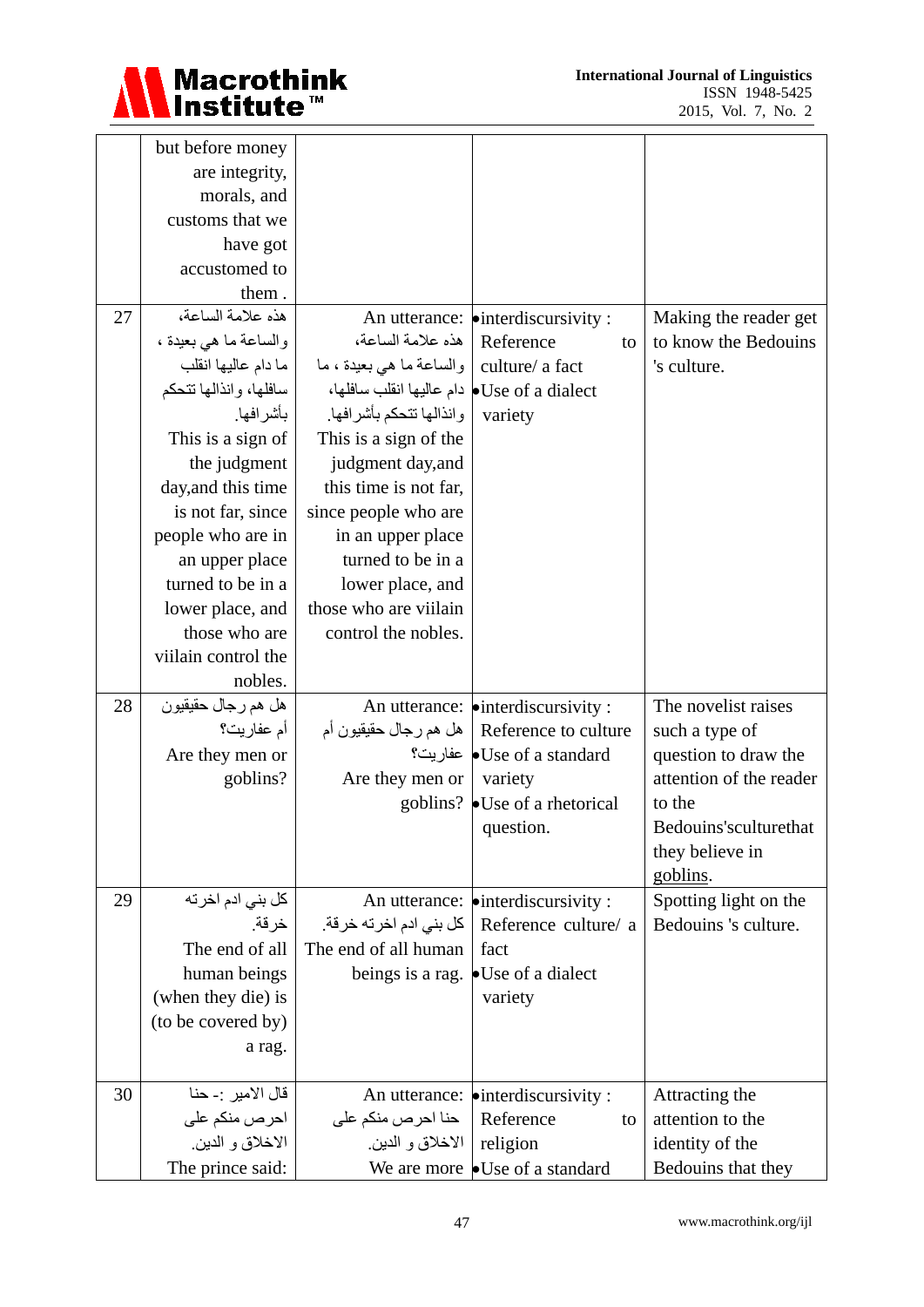

|    | "We are more             | concerned with                                 | variety embedded                            | are more concerned      |
|----|--------------------------|------------------------------------------------|---------------------------------------------|-------------------------|
|    | concerned with           | morality and religion                          | by a dialect variety.                       | with morality and       |
|    | morality and             | than you.                                      |                                             | religion.               |
|    | religion than you."      |                                                |                                             |                         |
| 31 | عليه توكلت و اليه        |                                                | An utterance: • interdiscursivity:          | Drawing the attention   |
|    | انڀب.                    | عليه توكلت و اليه انيب                         | Reference<br>to                             | to the identity of the  |
|    | " We trust and rely      | We trust and rely on                           | religion                                    | Bedouins that they      |
|    | on Him."                 |                                                | Him. Use of a standard                      | are Muslim, they        |
|    |                          |                                                | variety                                     | believe, trust and rely |
|    |                          |                                                |                                             | on God.                 |
| 32 | الدين معاملة لكن         |                                                | An utterance: • interdiscursivity :         | Making the reader get   |
|    | النجّار لا يعرفون إلا    | الدين معاملة . لكن التجّار                     | Reference<br>to                             | to know the Bedouins    |
|    | المال إهذا هو دينهم.     | religion   لا يعرفون إلا المال !هذا            |                                             | 's culture.             |
|    | religion is              |                                                | Use of a standard هو دينهم.                 |                         |
|    | treatment, but           | religion is treatment,                         | variety                                     |                         |
|    | traders know             | but traders know                               |                                             |                         |
|    | nothing except           | nothing except                                 |                                             |                         |
|    | money!. This is          | money!. This is their                          |                                             |                         |
|    | their religion.          | religion.                                      |                                             |                         |
| 33 | التجار  لا يعرفون        |                                                | An utterance: • interdiscursivity:          | Drawing the attention   |
|    | الحلال ولا يخافون من     | Reference   لا يعرفون الحلال ولا               | to                                          | to the reader to the    |
|    | الحرام.                  | religion   يخافون من الحرام.                   |                                             | identity of the         |
|    | The traders              |                                                | They do not know <b>•</b> Use of a standard | Bedouins.               |
|    | they do not know         | what is accepted and                           | variety                                     |                         |
|    | what is accepted         | they are not afraid of                         |                                             |                         |
|    | and they are not         | doing what is                                  |                                             |                         |
|    | afraid of doing          | forbidden.                                     |                                             |                         |
|    | what is forbidden.       |                                                |                                             |                         |
| 34 | المهمد لله رب العالمين،  |                                                | An utterance: interdiscursivity:            | Attracting the          |
|    | الر همان الر هيم.        | Reference   المهد لله رب العالمين،             | to                                          | attention to the        |
|    | All praise is due        | religion   الر همان الر هيم                    |                                             | Bedouins 's culture     |
|    | to Allah, the Lord       | All praise is due to $\bullet$ Use of a broken |                                             | that although they are  |
|    | of the Worlds,           | Allah, the Lord of                             | standard variety                            | not educated they       |
|    | The Beneficent,          | the Worlds, The                                |                                             | know their religion,    |
|    | the Merciful.            | Beneficent, the                                |                                             | Islam, well.            |
|    |                          | Merciful.                                      |                                             |                         |
| 35 | الناس مات بقلوبـهم الله، |                                                | An utterance: <i>i</i> nterdiscursivity:    | Spotting light on the   |
|    | الواحد منهم صار مثل      | الناس مات بقلوبهم الله،                        | Reference<br>to                             | Bedouins 's culture.    |
|    | الصل                     | religion   الواحد منهم صار مثل                 |                                             |                         |
|    | Religion does not        |                                                | Use of a dialect                            |                         |
|    | exist in people 's       | Religion does not                              | variety                                     |                         |
|    | hearts. They             | exist in people 's                             |                                             |                         |
|    | became like a            | hearts. They became                            |                                             |                         |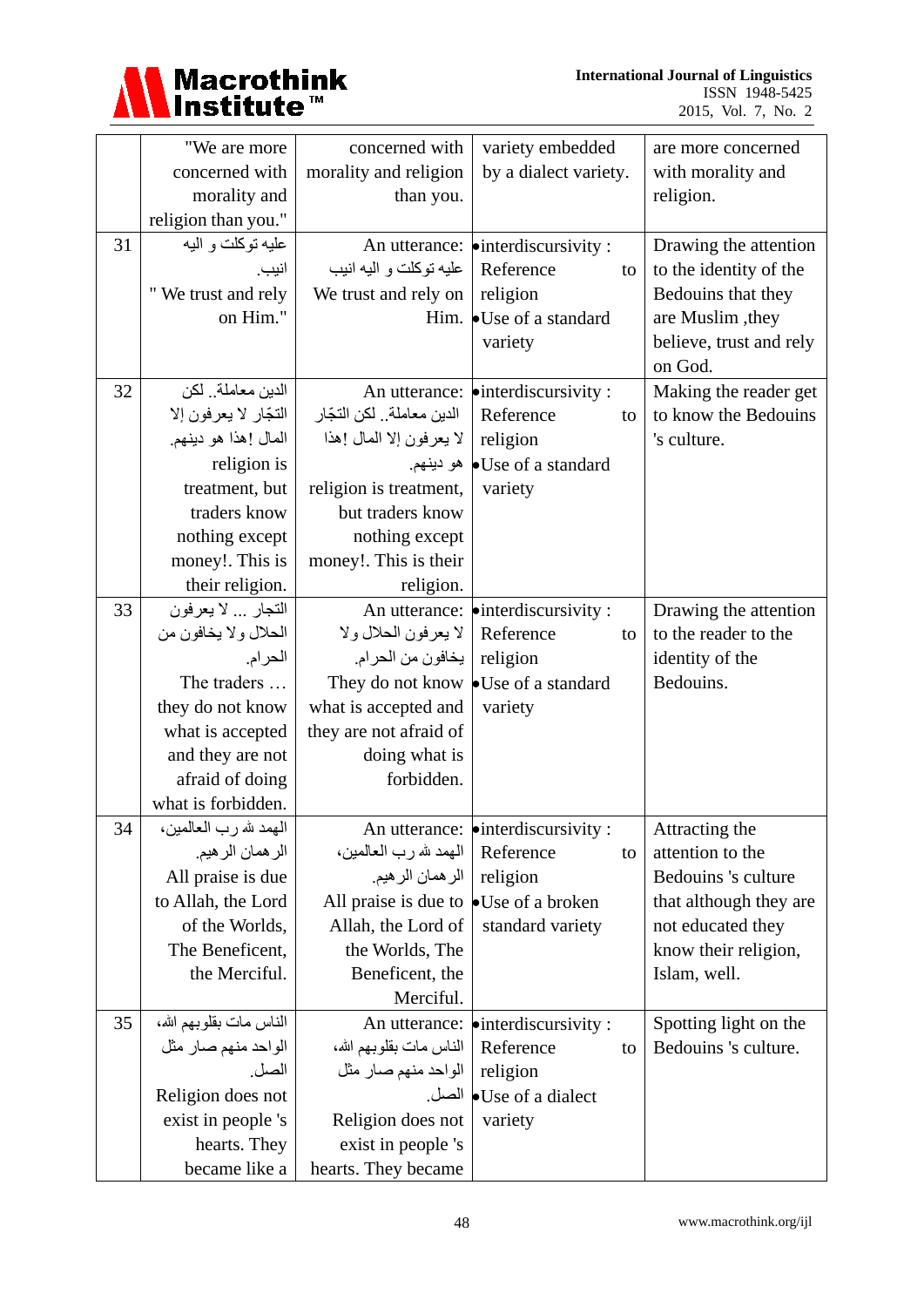

|    | cobra.                  | like a cobra.                        |                                           |                         |
|----|-------------------------|--------------------------------------|-------------------------------------------|-------------------------|
| 36 | الله سبحانه و تعالمي ،  |                                      | An utterance: • interdiscursivity :       | Making the reader       |
|    | علم الانسان ما لم يعلم  | الله سبحانـه و تـعالـي ، علم         | Reference<br>to                           | get to know the         |
|    | God Almighty            | religion   الانسان ما لم يعلم        |                                           | Bedouins 's culture     |
|    | Makes a human           |                                      | God Almighty Use of a standard            | that they are aware     |
|    | realize what he         | Makes a human                        | variety                                   | their religion, Islam.  |
|    | does not know.          | realize what he does                 |                                           |                         |
|    |                         | not know.                            |                                           |                         |
| 37 | النفط؟ ما يأتينا يكفينا |                                      | An utterance: <i>v</i> interdiscursivity: | Spotting light on the   |
|    | لنوقد هذه الفوانيس التي | النفط؟ لنوقد هذه الفوانيس            | Reference<br>to                           | Bedouins'               |
|    | تخنق بر ائحتها اكثر مما | التي تخنق بر ائحتها اكثر             | environment                               | environment.            |
|    | تضيئ "                  |                                      | Use of a standard»   مما تضيئ             |                         |
|    | Oil? What we get        | Whatwe get is                        | variety embedded                          |                         |
|    | is enough for us        | enoughfor ustolight                  | by a dialect variety.                     |                         |
|    | to light the            | the lightings                        |                                           |                         |
|    | lightings which         | whichchokebecause                    |                                           |                         |
|    | damp because of         | of their smellmore                   |                                           |                         |
|    | their smell more        | thantheyilluminate.                  |                                           |                         |
|    | than they               |                                      |                                           |                         |
|    | illuminate."            |                                      |                                           |                         |
|    |                         |                                      |                                           |                         |
| 38 | الحطب قليل  الناس       |                                      | An utterance: <i>i</i> nterdiscursivity:  | Drawing the attention   |
|    | يقتصدون في استعماله ،   | Reference   الحطب قليل الناس         | to                                        | to the Bedouins 's      |
|    | تحسبا للأيام التالية    | environment   يقتصدون في استعماله ،  |                                           | environment.            |
|    | كمجيئ قابلة او موت      |                                      | Use of a standard تحسبا للأيام التالية    |                         |
|    | احدر                    | كمجيئ قابلة او موت احد ِ             | variety                                   |                         |
|    | the firewood is         | the firewood is                      |                                           |                         |
|    | few  people             | few  people                          |                                           |                         |
|    |                         | economize in   economize in using it |                                           |                         |
|    | using it                | anticipating for the                 |                                           |                         |
|    | anticipating for        | coming days                          |                                           |                         |
|    | the coming days         | midwife 's visit or the              |                                           |                         |
|    | midwife 's visit or     | death of someone.                    |                                           |                         |
|    | the death of            |                                      |                                           |                         |
|    | someone.                |                                      |                                           |                         |
| 39 | اصبح الوادي  اقرب       |                                      | A phrase: • interdiscursivity :           | Depicting the           |
|    | ما يكون الى عواء ذئاب   | عواء ذئاب ضالة                       | Reference<br>to                           | confusion in the        |
|    | ضالة                    | howling of lost                      | environment                               | Bedouins 's life after  |
|    | The valley              |                                      | wolves. $\bullet$ Use of a standard       | the discovery of oil in |
|    | close to the            |                                      | variety.                                  | the desert.             |
|    | howling of lost         |                                      |                                           |                         |
|    | wolves.                 |                                      |                                           |                         |
| 40 | فتح فيها اثلاما رفع     |                                      | A phrase: • interdiscursivity:            | Attracting the          |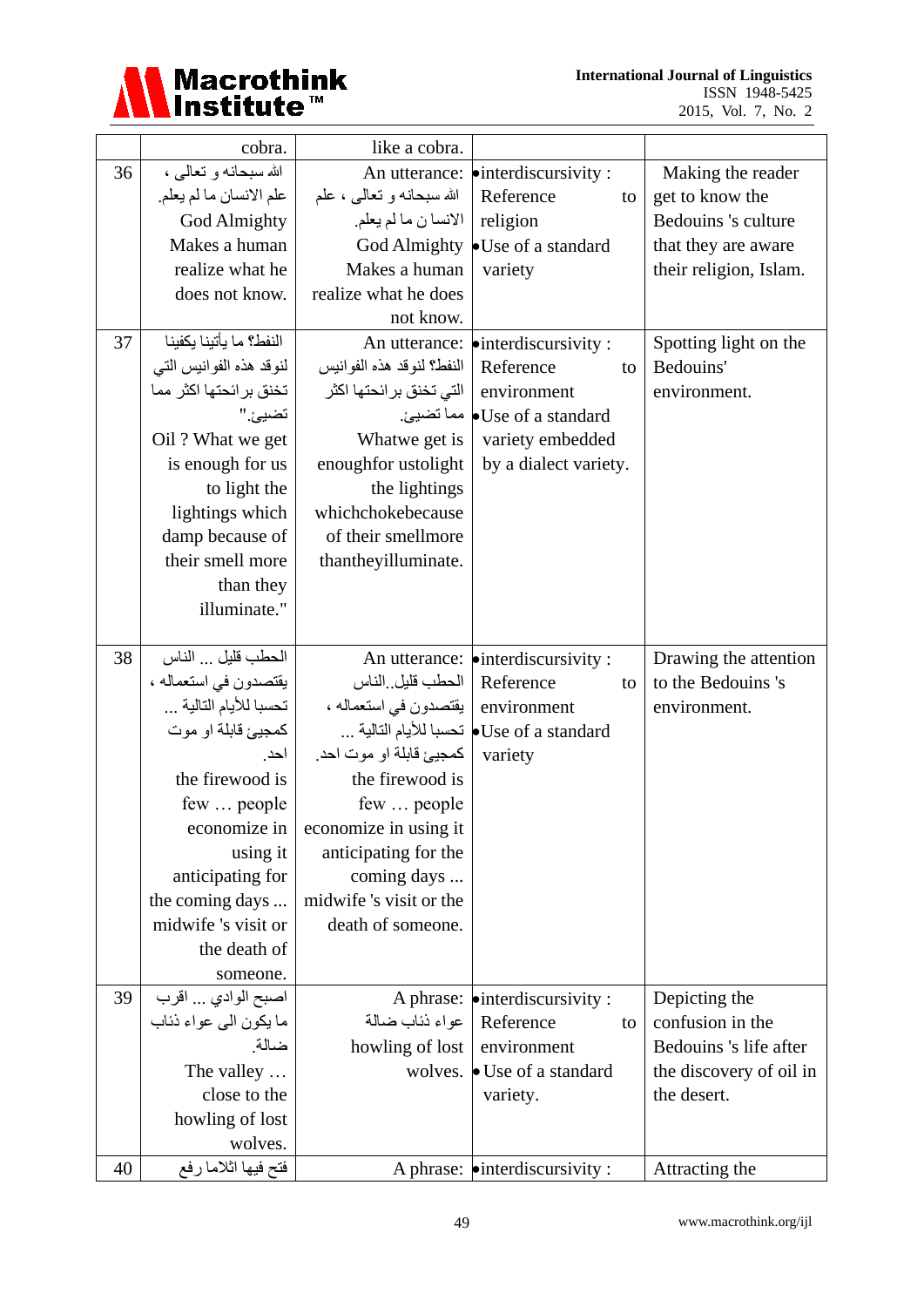

|    | النباتات الطفيلية و              | النباتات الطفيلية و الاشواك                    | Reference<br>to                                    | attention to desert   |
|----|----------------------------------|------------------------------------------------|----------------------------------------------------|-----------------------|
|    | الاشواك                          | "the parasitic plants"                         | environment                                        | environment.          |
|    | He raised the                    |                                                | and thorns" Use of a standard                      |                       |
|    | parasitic plants                 |                                                | variety                                            |                       |
|    | and the thorns.                  |                                                |                                                    |                       |
| 41 | كان يتعلق بذيل الناقة و          |                                                | An utterance: • interdiscursivity :                | Attracting the        |
|    | هي مسر عة كالبرق.                | Reference   يتعلق بذيل الناقة و هي             | to                                                 | attention to the      |
|    | He was holding                   |                                                | environment   مسرعة كالبرق.                        | Bedouins 's           |
|    | the tail of a camel              | He was holding the $\bullet$ Use of a standard |                                                    | environment.          |
|    | while it was                     | tail of a camel while                          | variety                                            |                       |
|    | running as fast as               | it was running as fast                         |                                                    |                       |
|    | the lightning.                   | as the lightning.                              |                                                    |                       |
|    |                                  |                                                |                                                    |                       |
| 42 | كل شيء فيهم مغلف،                |                                                | An utterance: • interdiscursivity :                | Giving focus on the   |
|    | طبقات فوق طبقات،                 | Reference   كل شيء فيهم مغلف،                  | to                                                 | identity of the       |
|    | تماما مثل الصحراء                | طبقات فوق طبقات، تماما                         | environment                                        | Bedouins.             |
|    | التي يعيشون فوقها                | Use of a standardو مثل الصحراء التي يعيشون     |                                                    |                       |
|    | Everything is                    | فوقها.                                         | variety                                            |                       |
|    | covered, layers                  | Everything is                                  |                                                    |                       |
|    | one over the other               | covered, layers one                            |                                                    |                       |
|    | just like the desert             | over the other just                            |                                                    |                       |
|    | in which they live.              | like the desert in                             |                                                    |                       |
|    |                                  | which they live.                               |                                                    |                       |
| 43 | اذا دخل الشتاء و ربعت            |                                                | An utterance: • interdiscursivity :                | Emphasizing the fact  |
|    | نروح للحباري.                    | اذا دخل الشتاءوربعت                            | Reference<br>to                                    | that the Bedouins are |
|    | When winter                      |                                                | environment   نروح للحباري                         | very much affected    |
|    | comes and the                    | When winter comes $\bullet$ Use of a standard  |                                                    | by the desert         |
|    | very coldest                     | and the very coldest variety embedded          |                                                    | environment.          |
|    | period starts, we                |                                                | period starts, we go $\vert$ by a dialect variety. |                       |
|    | go for hunting                   | for hunting bustard.                           |                                                    |                       |
|    | bustard.                         |                                                |                                                    |                       |
|    |                                  |                                                |                                                    |                       |
| 44 | يتذكرون وبالناس                  |                                                | An utterance: • interdiscursivity:                 | Attracting the        |
|    | جاز ي الـهذال قبل                |                                                | Reference to history   يتذكرون جازي الهذال قبل     | attention to the      |
|    | اربعين او خمسين سنة <sub>,</sub> | Use of a standardو اربعين او خمسين سنة ٍ و     |                                                    | Bedouins 's history.  |
|    | و ما فعله ضد الاتر اك            | ما فعله ضد الاتر اك                            | variety                                            |                       |
|    | People                           | People  remember                               |                                                    |                       |
|    | remember what                    | what Gazzy                                     |                                                    |                       |
|    | Gazzy                            | al-Hathaland did to                            |                                                    |                       |
|    | al-Hathaland did                 | Turks forty or fifty                           |                                                    |                       |
|    | to Turks forty or                | years ago.                                     |                                                    |                       |
|    | fifty years ago.                 |                                                |                                                    |                       |
| 45 | كانوا اشرس اهل                   |                                                | An utterance: • interdiscursivity:                 | Drawing the           |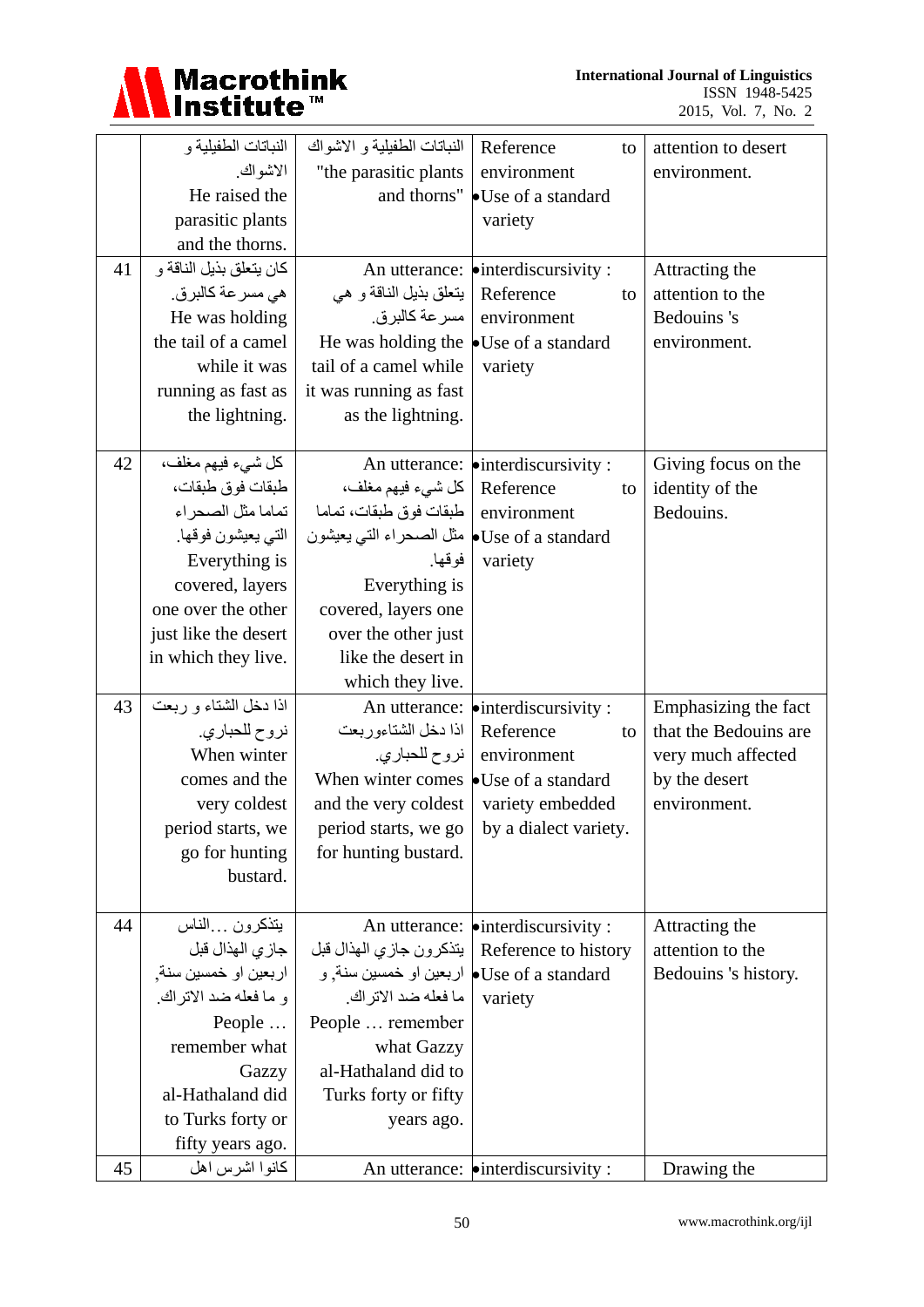

|    | الوادي في محاربة        |                                            | Reference to history   كانوا اشرس اهل الوادي | attention to the       |
|----|-------------------------|--------------------------------------------|----------------------------------------------|------------------------|
|    | الاتر اك                |                                            | Use of a standardو في محاربة الاتراك.        | Bedouins 's history.   |
|    | They were the           | They were the                              | variety                                      |                        |
|    | fiercest fighters       | fiercest fighters                          |                                              |                        |
|    | against Turks in        | against Turks in the                       |                                              |                        |
|    | the valley.             | valley.                                    |                                              |                        |
| 46 | ناكل التراب و نقدم      |                                            | An utterance: • interdiscursivity:           | Spotting light on the  |
|    | للضيوف او لادنا لكن لا  | ناكل التراب و نقدم                         | Reference<br>to                              | Bedouins that they do  |
|    | نرضى ان نهز رؤوسنا      | identity   للضيوف اولادنا لكن لا           |                                              | not accept to be       |
|    | مثل العبيد لكل كلمة     | Use of a standardو الرضي ان نهز رؤوسنا مثل |                                              | humiliated by          |
|    | يقولونها.               | العبيد لكل كلمة يقولونها                   | variety                                      | anyone.                |
|    | We eat dust, and        | We eat dust, and we                        |                                              |                        |
|    | we offer our            | offer our children to                      |                                              |                        |
|    | children to guests,     | guests, but we do not                      |                                              |                        |
|    | but we do not           | accept to nod our                          |                                              |                        |
|    | accept to nod our       | heads like slaves for                      |                                              |                        |
|    | heads like slaves       | every word they say.                       |                                              |                        |
|    | for every word          |                                            |                                              |                        |
|    | they say.               |                                            |                                              |                        |
| 47 | ما كاد يصيح بأعلى       |                                            | An utterance: • interdiscursivity:           | Directing the          |
|    | صوته "يا بويه يا بويه"  | ما كاد يصيح (فواز) بأعلى                   | Reference<br>to                              | attention to the       |
|    | حتی امسك به عقله        | صوته "يا بويه يا بويه"                     | identity                                     | Bedouins 's culture.   |
|    | تماما كما تعقل الابل،   | Use of a standard   حتى امسك به (صويلح)    |                                              |                        |
|    | حدده كما تحدد الخيل     | عقله تماما كما تعقل الابل،                 | variety embedded                             |                        |
|    | The moment he           | حدده كما تحدد الخيل.                       | by a dialect variety.                        |                        |
|    | had shouted, "my        | The moment he had                          |                                              |                        |
|    | dad my dad", he         | shouted, "my dad my                        |                                              |                        |
|    | caught him              | dad", he caught him                        |                                              |                        |
|    | controlling him as      | controlling him as                         |                                              |                        |
|    | camels and              | camels and directed                        |                                              |                        |
|    | directed him as         | him as horses.                             |                                              |                        |
|    | horses.                 |                                            |                                              |                        |
| 48 | اذا ار دنا ان نهلك قرية |                                            | An utterance: <i>vinterdiscursivity</i> :    | Drawing the attention  |
|    | امرنا مترفيها ففسقوا    | اذا اردنا ان نهلك قرية                     | Quotation from the                           | to the identity of the |
|    | فيها فحق عليها القول    | امرنا مترفيها ففسقوا فيها                  | <b>Holy Quran</b>                            | Bedouins that they     |
|    | فدمرناها تدمیرا و کم    | فحق عليها القول فدمرناها                   |                                              | consider the holy      |
|    | اهلكنا قبلهم من القرى   | تدمیرا و کم اهلکنا قبلهم                   |                                              | Quran the guidance     |
|    | When we decide          | من القر ي.                                 |                                              | of their life.         |
|    | to destroy a            | When we decide to                          |                                              |                        |
|    | town . We send a        | destroy a town, We                         |                                              |                        |
|    | definite order to       | send a definite order                      |                                              |                        |
|    | those among them        | to those among them                        |                                              |                        |
|    | who are given the       | who are given the                          |                                              |                        |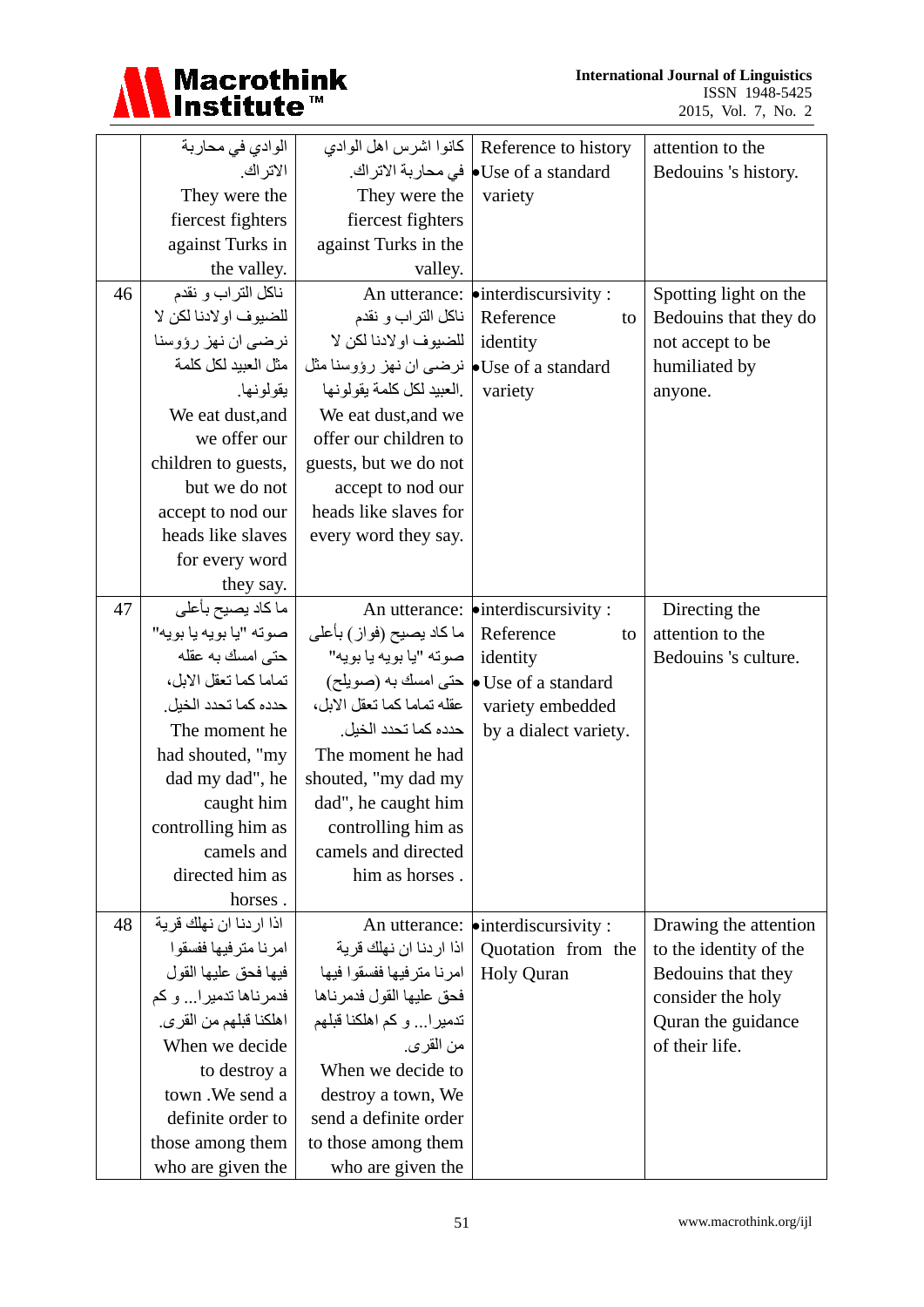

|    | good things of this            | good things of this                        |                                          |                       |
|----|--------------------------------|--------------------------------------------|------------------------------------------|-----------------------|
|    | life. Then, they               | life. Then, they                           |                                          |                       |
|    | transgress therein,            | transgress therein,                        |                                          |                       |
|    | and thus the word              | and thus the word is                       |                                          |                       |
|    | is justified against           | justified against it.                      |                                          |                       |
|    | it. Then We                    | Then We destroy it                         |                                          |                       |
|    | destroy it with                | with complete                              |                                          |                       |
|    | complete                       | destruction.                               |                                          |                       |
|    | destruction.                   |                                            |                                          |                       |
| 49 | "و قل اعملوا فسيرى             |                                            | An utterance: <i>i</i> nterdiscursivity: | Directing the         |
|    | الله عملكم و رسوله"            | و قل اعملوا فسیری الله                     | Quotation from the                       | attention to the      |
|    | "Tell them to                  | عملكم و رسوله"                             | Holy Quran                               | identity of the       |
|    | workandGodand                  | "Tell them to                              |                                          | Bedouins that they    |
|    | His Messenger                  | workandGodand His                          |                                          | consider the holy     |
|    | will seeyour                   | Messenger will                             |                                          | Quran the guidance    |
|    | work."                         | seeyour work."                             |                                          | of their lives.       |
|    |                                |                                            |                                          |                       |
|    |                                |                                            |                                          |                       |
| 50 | " لا تبقى و لا تذر "           |                                            | An utterance: • interdiscursivity :      | Attracting the        |
|    | It spares not (any             | " لا تبقى و لا تذر "                       | Quotation from the                       | attention to the      |
|    | sinner), nor does              | It spares not, nor                         | <b>Holy Quran</b>                        | identity of the       |
|    | it leave (anything             | does it leave.                             |                                          | Bedouins that they    |
|    | unburnt).                      |                                            |                                          | consider the holy     |
|    |                                |                                            |                                          | Quran the guidance    |
|    |                                |                                            |                                          | of their lives.       |
| 51 | "باسم حران، باسم               |                                            | An utterance: • interdiscursivity :      | Spotting light on the |
|    | رجالها و نسائها ، شبیها        | Use of a speech   "باسم حران، باسم رجالها  |                                          | the identity of the   |
|    | ر<br>و شدابـها، بـاسم ال بـاسم | Use of a dialectو نسائها ، شيبها و شبابها، |                                          | Bedouins.             |
|    | حاضرة و البادية، باسم          | variety.   باسم ال باسم حاضرة و            |                                          |                       |
|    | الامير خالد الذي لا يهدا       | البادية، باسم الامير خالد                  |                                          |                       |
|    | ليل نهار ."                    | الذي لا يهدا ليل نهار ."                   |                                          |                       |
|    | "On behalf of                  | On behalf of Harran,                       |                                          |                       |
|    | Harran, on behalf              | on behalf of its                           |                                          |                       |
|    | of its menandits               | menandits women,                           |                                          |                       |
|    | women, its                     | its oldsters and                           |                                          |                       |
|    | oldsters and                   | youths, and on                             |                                          |                       |
|    | youths, and on                 | behalf of prince                           |                                          |                       |
|    | behalf of prince               | Khalid, who is                             |                                          |                       |
|    | Khalid, who is                 | restless night and                         |                                          |                       |
|    | restless night and             | day.                                       |                                          |                       |
|    | day."                          |                                            |                                          |                       |
|    |                                |                                            |                                          |                       |
| 52 | جو هر خبر دولتك اللي           |                                            | An utterance: • interdiscursivity:       | Drawing the attention |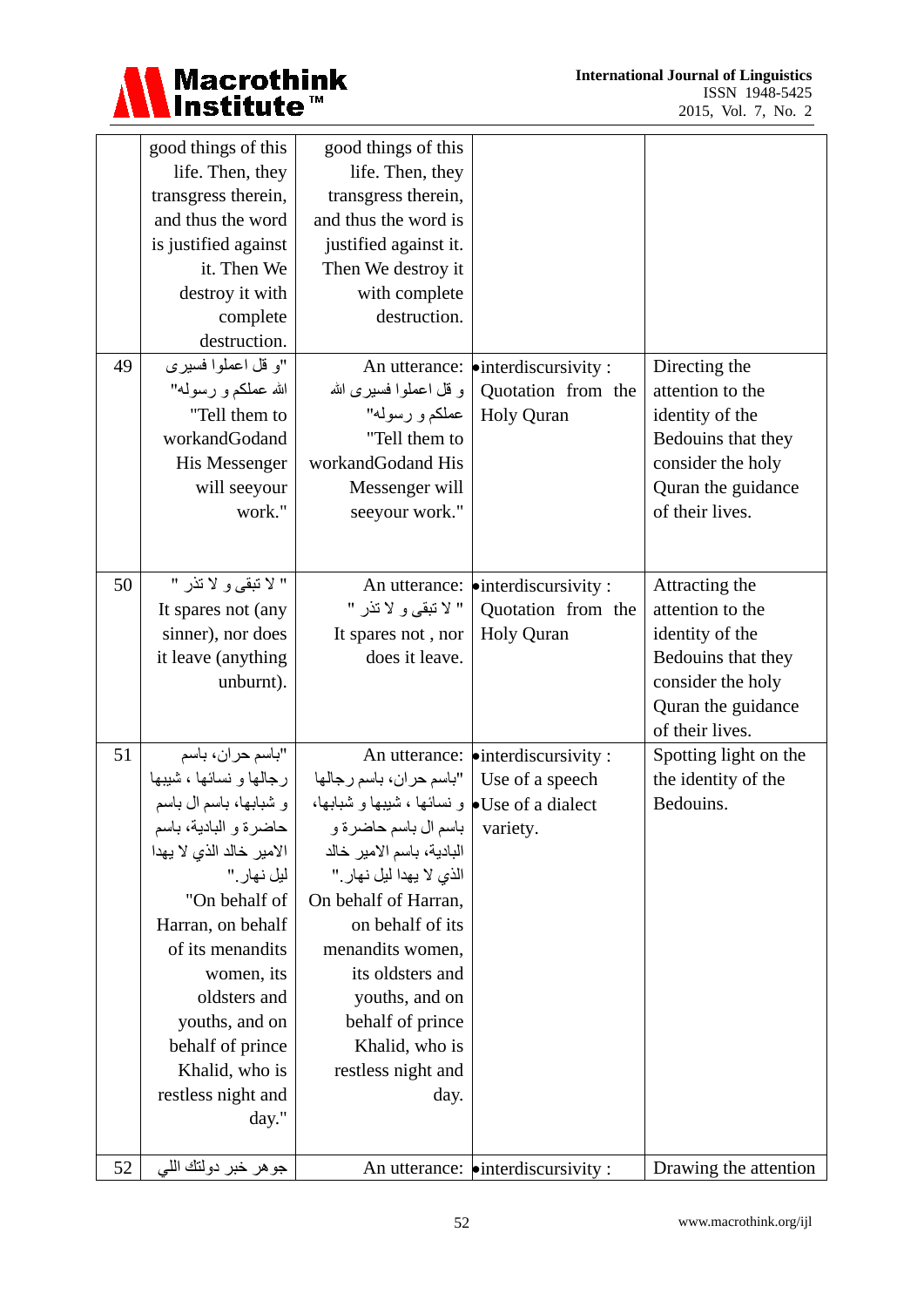

|    | بنوا البيب سباع      | Use of a poem   جو هر خبر دولتك اللي بنوا       |                                            | to the identity of the |
|----|----------------------|-------------------------------------------------|--------------------------------------------|------------------------|
|    | و الرجال تحمي حقوقها |                                                 | Use of a dialect                           | Bedouins that they     |
|    |                      | و الرجال تُحمي حقوقها و     و ما تصير للأمريكان | variety                                    | like to write poetry   |
|    |                      | ما تصير للأمريكان متاع        متاع              |                                            | and declaim it.        |
|    | و هذه الديرة ديرتنا  | و هذه الديرة ديرتنا                             |                                            |                        |
|    | Jawher inform        | Jawher inform your                              |                                            |                        |
|    | your                 | country Those who                               |                                            |                        |
|    | countryThose         | built this country are                          |                                            |                        |
|    | who built this       | like lions.                                     |                                            |                        |
|    | country are like     | Andmen protect their                            |                                            |                        |
|    | lions.               | rights and will                                 |                                            |                        |
|    | Andmen               | prevent the                                     |                                            |                        |
|    | protecttheir rights  | Americans from                                  |                                            |                        |
|    | and will prevent     | playing with their                              |                                            |                        |
|    | the Americans        | country.                                        |                                            |                        |
|    | from playing with    | This country is our                             |                                            |                        |
|    | their country.       | country                                         |                                            |                        |
|    | This country is      |                                                 |                                            |                        |
|    | our country          |                                                 |                                            |                        |
| 53 | دمك يا مفضىي ما يضيع |                                                 | An utterance: <i>v</i> interdiscursivity : | Spotting light on the  |
|    | حران كلها تطالب      | Your blood , Mufdi, Use of a poem               |                                            | identity of the        |
|    | و انت يا ابو التل    | will not be lost. All <b>.</b> Use of a dialect |                                            | Bedouins that they     |
|    | الشمالي تسمع و لازم  | the people of Harran                            | variety.                                   | like to write poetry   |
|    | تجاوب.               | are                                             |                                            | and declaim it.        |
|    | دمك يا مفضىي ما يضيع | Demanding and                                   |                                            |                        |
|    | "Your blood,         | You , the father of the                         |                                            |                        |
|    | Mufdi, will not be   | northern hill, hear                             |                                            |                        |
|    | lost. All the        | and you must reply.                             |                                            |                        |
|    | people of Harran     | Your blood , Mufdi,                             |                                            |                        |
|    | are                  | will not be lost.                               |                                            |                        |
|    | demanding and        |                                                 |                                            |                        |
|    | You , the father of  |                                                 |                                            |                        |
|    | the northern hill,   |                                                 |                                            |                        |
|    | hear and you must    |                                                 |                                            |                        |
|    | reply.               |                                                 |                                            |                        |
|    | Your                 |                                                 |                                            |                        |
|    | blood , Mufdi, will  |                                                 |                                            |                        |
|    | not be lost."        |                                                 |                                            |                        |
| 54 | الموت يموت و انت ما  |                                                 | An utterance: • interdiscursivity :        | Attracingt the         |
|    | تموت                 | Use of a poem   الموت يموت و انت ما             |                                            | attention to the       |
|    | يا ابو عثمان         |                                                 | Use of a dialect» قموت                     | identity of the        |
|    | عز الرجال و فوق      | variety   يا ابو عثمان                          |                                            | Bedouins that they     |
|    | الروس                | عز الرجال و فوق الروس                           |                                            | like to write poetry   |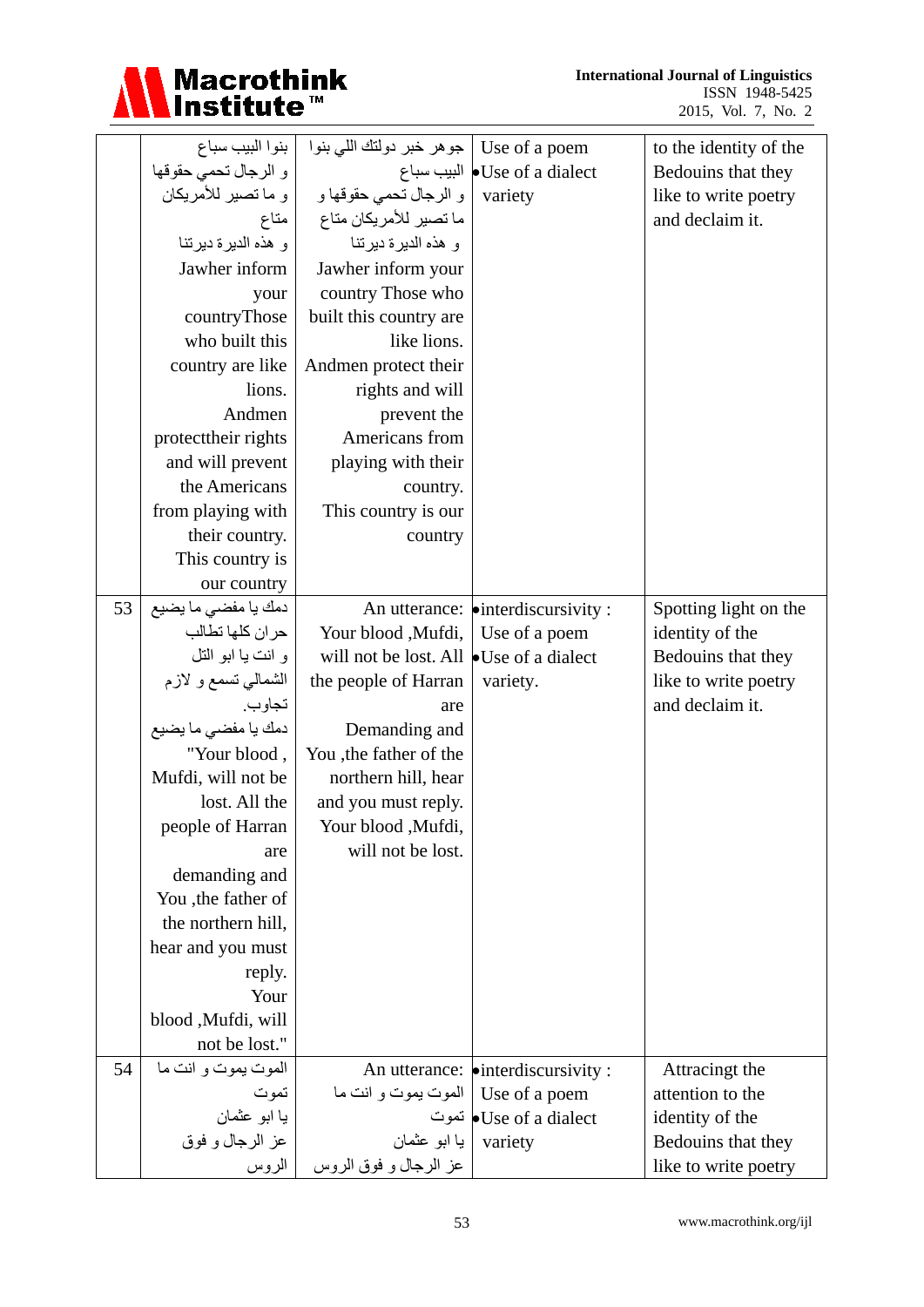

|    | يا ابو عثمان             | يا ابو عثمان                                   |                                     | and declaim it.         |
|----|--------------------------|------------------------------------------------|-------------------------------------|-------------------------|
|    | الموت بموت و انت ما      | الموت يموت و انت ما                            |                                     |                         |
|    | تموت ِ                   | تموت ِ                                         |                                     |                         |
|    | يا ابو عثمان             | يا ابو عثمان                                   |                                     |                         |
|    | Death dies and           | Death dies and you                             |                                     |                         |
|    | you do not die           | do not die                                     |                                     |                         |
|    | Abu Othman               | Abu Othman                                     |                                     |                         |
|    | You're an honour         | You're an honour                               |                                     |                         |
|    | and you are above        | and you are above                              |                                     |                         |
|    | our heads                | our heads                                      |                                     |                         |
|    | Abu Othman               | Abu Othman                                     |                                     |                         |
|    | Death dies and           | Death dies and you                             |                                     |                         |
|    | you do not die           | do not die                                     |                                     |                         |
|    | Abu Othman               | Abu Othman                                     |                                     |                         |
| 55 | يمكن الشركة تقدم         |                                                | An utterance: • interdiscursivity : | Directing the           |
|    | الاسعاف الاولى، في       | The company can $\bullet$ Use of a legal       |                                     | attention to a legal    |
|    | المكان الذي يوجد فيه     | provide the first aid                          | discourse                           | discourse.              |
|    | الجرحي، و هذا لن يتم     | in the place where $\bullet$ Use of a standard |                                     |                         |
|    | الا بموافقة الامير خالد، | the wounded are                                | variety.                            |                         |
|    | و بعد ذلك يمكن ان ينقل   | found  if the                                  |                                     |                         |
|    | الجرحي الى عجرة او       | consent of Prince                              |                                     |                         |
|    | الى أي مكان اخر .        | Khalid is given, and                           |                                     |                         |
|    | The company can          | then the wounded                               |                                     |                         |
|    | provide the first        | can be transferred to                          |                                     |                         |
|    | aid in the place         | the Ajrah or to any                            |                                     |                         |
|    | where the                | other place.                                   |                                     |                         |
|    | wounded are              |                                                |                                     |                         |
|    | found. This will         |                                                |                                     |                         |
|    | only be done if          |                                                |                                     |                         |
|    | the consent of           |                                                |                                     |                         |
|    | Prince Khalid is         |                                                |                                     |                         |
|    | given, and then          |                                                |                                     |                         |
|    | the wounded can          |                                                |                                     |                         |
|    | be sent to the           |                                                |                                     |                         |
|    | Ajrah or to any          |                                                |                                     |                         |
|    | other place.             |                                                |                                     |                         |
| 56 | بعد التدقيق و التمحيص    |                                                | An utterance: • interdiscursivity:  | Attracting the          |
|    | لم تثبت التهمة على       | لم تثبت التهمة على احد، و                      | Use of a legal                      | attention to the use of |
|    | احد، و قد امر صاحب       | قد امر صاحب السمو                              | discourse                           | a legal discourse.      |
|    | السمو الامير بغلق        | Use of a standardا الامير بغلق القضية و        |                                     |                         |
|    | القضية و اعتبار القاتل   | اعتبار القاتل مجهولا                           | variety.                            |                         |
|    | مجهولا.                  | the charge did not                             |                                     |                         |
|    | After the audit          | prove to anyone. The                           |                                     |                         |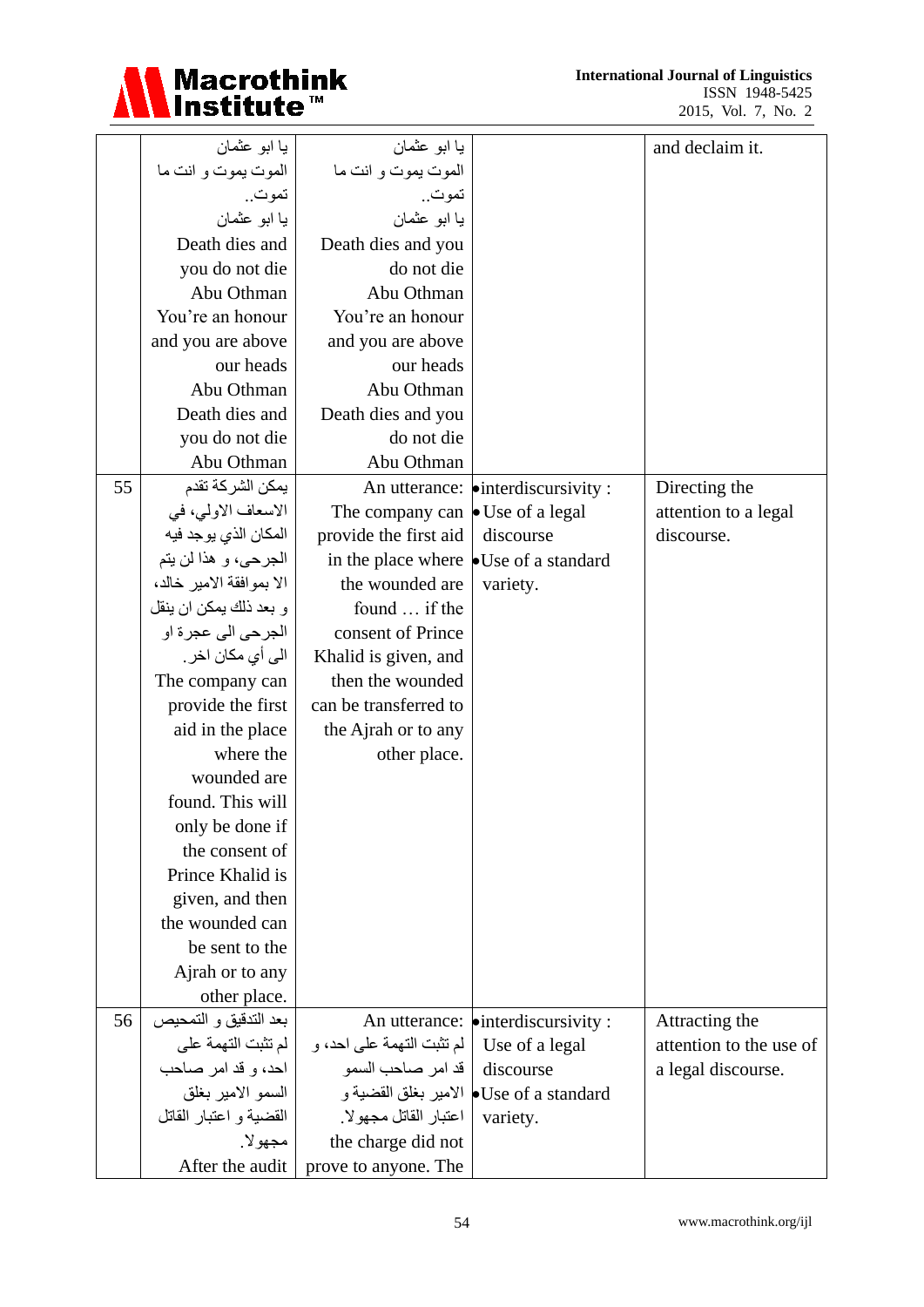

|    | and scrutiny, the      | prince had ordered to                                  |                                           |                       |
|----|------------------------|--------------------------------------------------------|-------------------------------------------|-----------------------|
|    | charge did not         | close the case and                                     |                                           |                       |
|    | prove to anyone.       | considered killer                                      |                                           |                       |
|    | The prince had         | unknown.                                               |                                           |                       |
|    | ordered to close       |                                                        |                                           |                       |
|    | the case and           |                                                        |                                           |                       |
|    | considered killer      |                                                        |                                           |                       |
|    | unknown.               |                                                        |                                           |                       |
| 57 | ان مسئولية العمال      |                                                        | An utterance: <i>v</i> interdiscursivity: | Spotting light on a   |
|    | انتقلت اليها بعد       | Use of a legal   الشركة قبل هذا التا ريخ لا            |                                           | legal discourse.      |
|    | الوفاة الشركة قبل هذا  | تعترف لاحد بأية حقوق او                                | discourse                                 |                       |
|    | التا ريخ لا تعترف لاحد |                                                        | Use of a standardفويضات.                  |                       |
|    | بأية حقوق او           | The company prior                                      | variety.                                  |                       |
|    | تعويضات"               | to this date does not                                  |                                           |                       |
|    | The responsibility     | confess any rights or                                  |                                           |                       |
|    | of the workers to      | compensations for                                      |                                           |                       |
|    | move to it after       | anyone.                                                |                                           |                       |
|    | their death. The       |                                                        |                                           |                       |
|    | company prior to       |                                                        |                                           |                       |
|    | this date does not     |                                                        |                                           |                       |
|    | confess any rights     |                                                        |                                           |                       |
|    | or compensation        |                                                        |                                           |                       |
|    | for anyone ".          |                                                        |                                           |                       |
| 58 | " الحرب المتكافئة      |                                                        | An utterance: <i>v</i> interdiscursivity: | Spotting light on the |
|    | ،حرب الانداد، لان مثل  | Use of a political   " الحرب المتكافئة ،حرب            |                                           | use of a political    |
|    | هذه الحروب وحدها       | الانداد، لان مثل هذه                                   | discourse                                 | discourse.            |
|    |                        | Use of a standardأ√لحروب و حدها التي تشرفا   التي تشرف |                                           |                       |
|    | المتحار بين، حتى الذين | لمتحار بين، حتى الذين                                  | variety.                                  |                       |
|    | يخسرون ، اما الحرب     | يخسرون ، اما الحرب غير                                 |                                           |                       |
|    | غير المتكافئة فان      | المتكافئة فان المنتصر فيها                             |                                           |                       |
|    | المنتصر فيها مهزوم     | مهزوم ايضا"                                            |                                           |                       |
|    | ابضا"                  | "A symmetrical                                         |                                           |                       |
|    | "A symmetrical         | warfare is a peer                                      |                                           |                       |
|    | warfare is apeer       | war.Such wars are                                      |                                           |                       |
|    | war.Such wars are      | the only ones which                                    |                                           |                       |
|    | the only ones          | are an honour to the                                   |                                           |                       |
|    | which are an           | combatants, even                                       |                                           |                       |
|    | honour to the          | those who lose. On                                     |                                           |                       |
|    | combatants, even       | the other hand, in an                                  |                                           |                       |
|    | those who lose.        | asymmetrical war                                       |                                           |                       |
|    |                        |                                                        |                                           |                       |
|    | On the other           | even the winner is                                     |                                           |                       |
|    | hand, in an            | defeated"                                              |                                           |                       |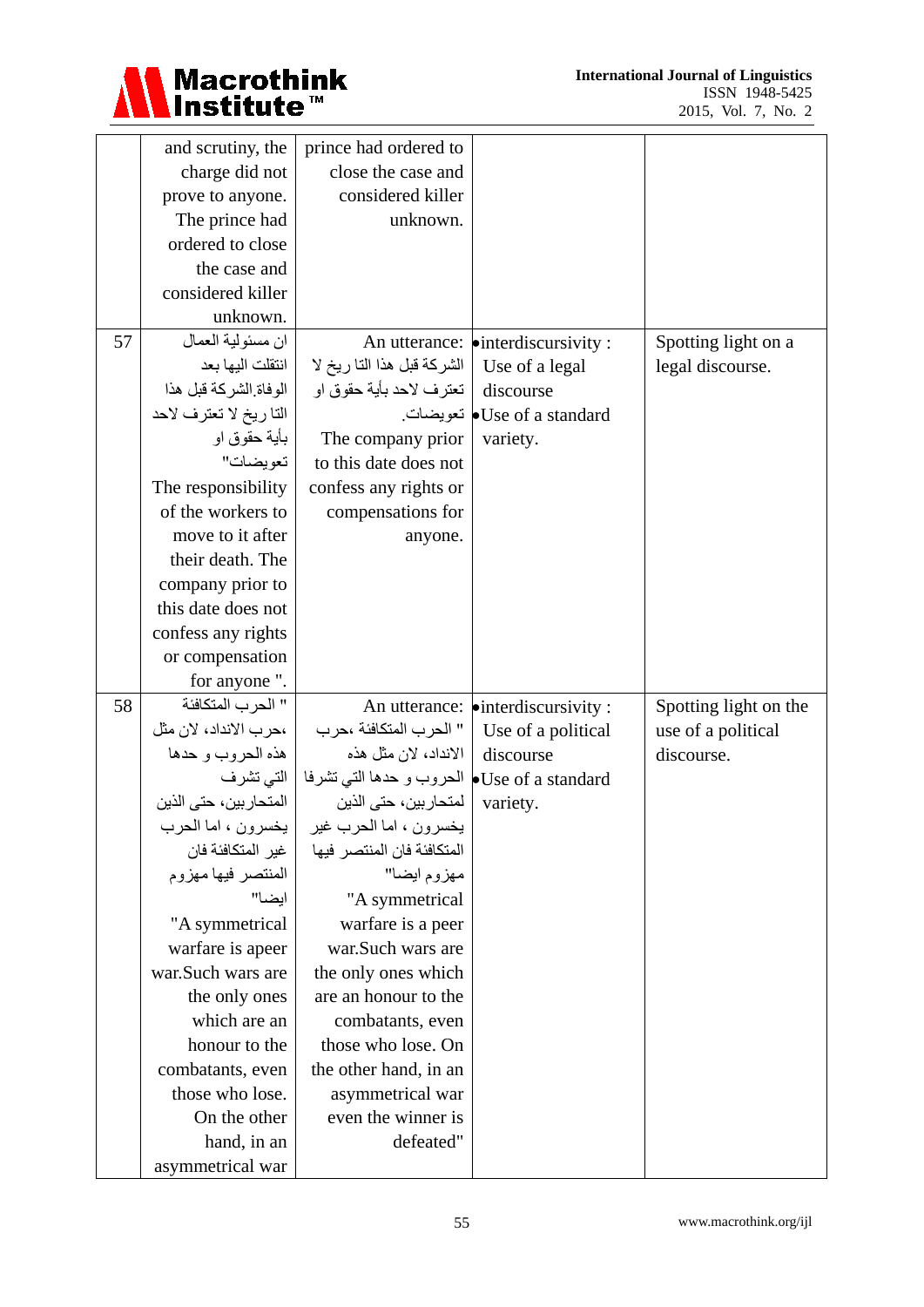

 $\overline{\phantom{a}}$ 

|    | even the winner is     |                                                             |                                           |                       |
|----|------------------------|-------------------------------------------------------------|-------------------------------------------|-----------------------|
|    | defeated"              |                                                             |                                           |                       |
| 59 | صدر عن ديوان الامارة   |                                                             | An utterance: <i>v</i> interdiscursivity: | Spotting light on the |
|    | البلاغ القصبر التالي:  | غادر صاحب السمو الامير                                      | Use of a political                        | use of a political    |
|    | غادر صاحب السمو        | خالد حران هذا اليوم                                         | discourse                                 | discourse.            |
|    | الامير خالد حران هذا   | Use of a standardو المعلاج، و قد امر سموه قبل               |                                           |                       |
|    | اليوم للعلاج، و قد امر | سفره بعودة جميع العمال                                      | variety.                                  |                       |
|    |                        | الى الشركة، و قد استجابة       سموه قبل سفره بعودة          |                                           |                       |
|    |                        | الشركة لها الامر ، كما امر   جميع العمال الي                |                                           |                       |
|    |                        | سمو ه بِتكلِّيف لجنة للتحقيق ﴿ الشِّرِ كَة، و ۖ قد استجابـة |                                           |                       |
|    | الشركة لها الامر ، كما | و تحديد مسئولية الحوادث                                     |                                           |                       |
|    | امر سموه بتكليف لجنة   | الأخير ة                                                    |                                           |                       |
|    | للتحقيق و تحديد        | His Highness Prince                                         |                                           |                       |
|    | مسئولية الحوادث        | Khalid has left                                             |                                           |                       |
|    | الاخير ة               | Harran for medical                                          |                                           |                       |
|    | The office of the      | treatment. Before                                           |                                           |                       |
|    | emirate issued the     | that he had ordered                                         |                                           |                       |
|    | following short        | that all workers can                                        |                                           |                       |
|    | proclamation:          | return to the                                               |                                           |                       |
|    | <b>His Highness</b>    | company.                                                    |                                           |                       |
|    | Prince Khalid has      | Accordingly, the                                            |                                           |                       |
|    | left Harran for        | company have                                                |                                           |                       |
|    | medical                | accomplished such a                                         |                                           |                       |
|    | treatment. Before      | request .The prince                                         |                                           |                       |
|    | that he had            | had also ordered that                                       |                                           |                       |
|    | ordered that all       | a committee to                                              |                                           |                       |
|    | workers can            | investigate and                                             |                                           |                       |
|    | return to the          | determine the final                                         |                                           |                       |
|    | company.               | responsibility of the                                       |                                           |                       |
|    | Accordingly, the       | last crimes had to be                                       |                                           |                       |
|    | company have           | formed.                                                     |                                           |                       |
|    | accomplished           |                                                             |                                           |                       |
|    | such a                 |                                                             |                                           |                       |
|    | request .The           |                                                             |                                           |                       |
|    | prince had also        |                                                             |                                           |                       |
|    | ordered that a         |                                                             |                                           |                       |
|    | committee to           |                                                             |                                           |                       |
|    | investigate and        |                                                             |                                           |                       |
|    | determine the          |                                                             |                                           |                       |
|    | final                  |                                                             |                                           |                       |
|    | responsibility of      |                                                             |                                           |                       |
|    | the last crimes        |                                                             |                                           |                       |
|    | had to be formed.      |                                                             |                                           |                       |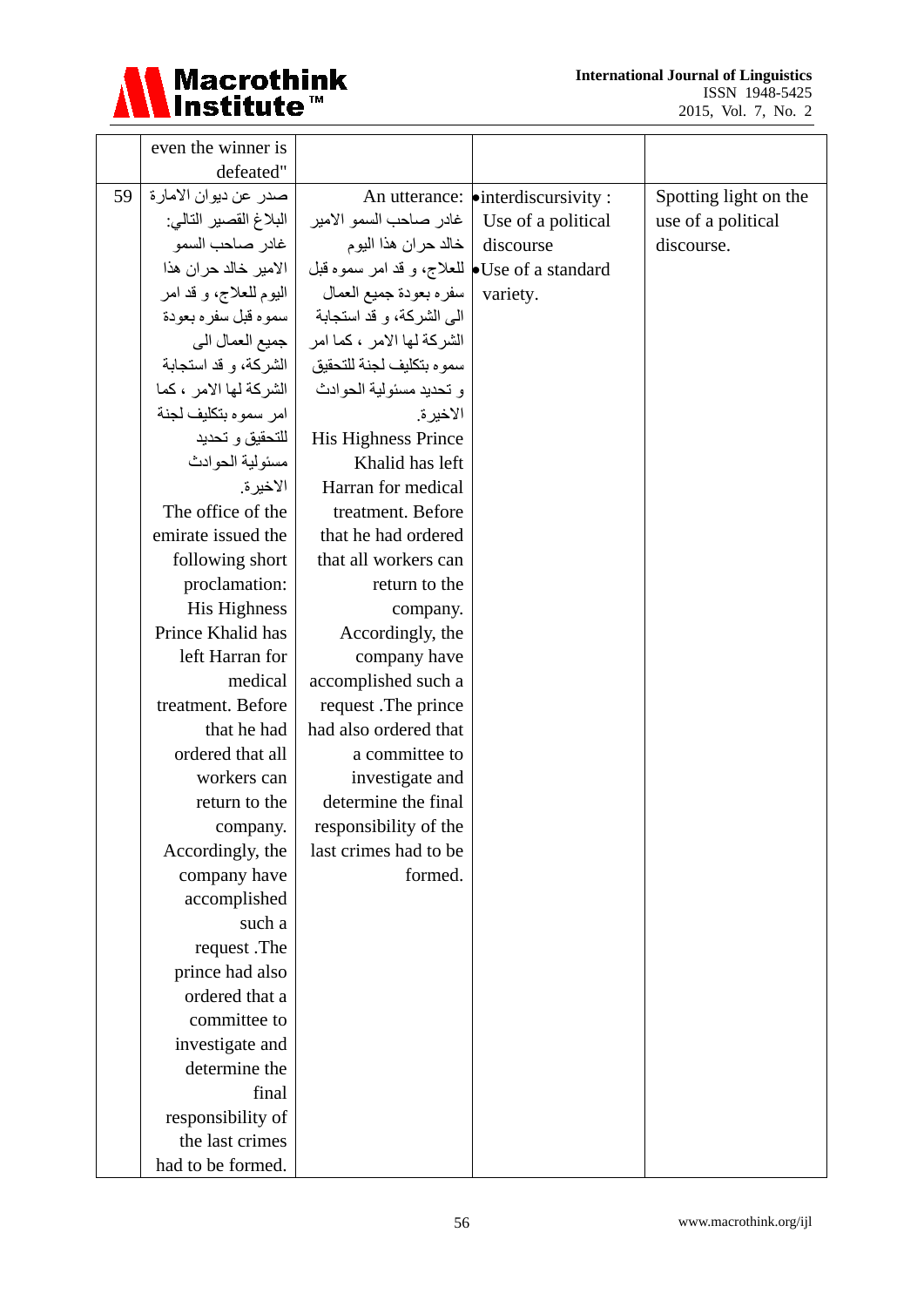

#### 10. Conclusion

S&W 's notion of ostensive stimuli has the ability to provide a firmer theoretical basis for an RT form of social language analysis, with a particular reference to discourse analysis, giving a detailed description of the relevance notion of ostension as an act of intentionally highlighting or directing the addressee's attention to certain information. Ostensive behavior made this information relevant to the interactants' mutual cognitive environment in the form of explicatures or implicatures. This study has provided a means of considering some concepts in RT which may be utilized to bridge the gap between the theoretical underpinnings of this paradigm that describes interdiscursivity .The result, hopefully, provides some insights into the way in which RT may be employed with more theoretical strength to social aspects of communication.This study has attempted to apply RT by affirming the function of ostension contributors as signposts for relevance, and by re-identifying some of the units of analysis which bear this function.

#### 11. The Results

1. The stylistic approach has successfully introduced the social and cultural factors into the analysis of the linguistic structures. This view helps in understanding the macro relationship between literature and social/ historical context, as shown in 43- 44 in Table 1. It is through this dynamic linguistic phenomenon, *interdiscursivity*, literature achieves its unique charm and aesthetic value.

2. It is shown through the analysis of the literary ostensive stimulus of the study data that culture plays an effective role upon the 'identity' of an Arab writer as an evidence in his theme choices by using *interdiscursivity*; such as the reference to the common habits and the customs of Arabs, as in 1 in Table 1, the identity of the Bedouins, as in 46 and 47 in Table 1, the Bedouins 's environment, as in 37-43 in Table 1, the Arab proverbs, as in 21-25 Table 1, poetry, as in 52-54 in Table 1 and the Holy Quran, as in 48-50 in Table 1.

3. A variety of ostensive behaviours are used by an Arab writer employing his linguistic repertoire to highlight the efficient role of *interdiscursivity* in a literary discourse; such as the use of a standard variety, as in 1 and 6 in Table 1; a dialect variety, as in 7- 10 in Table 1; a standard variety embedded by a dialect variety, as in 14, 30, 37,43 and 47 in Table 1; the use of rhetorical questions, as in 26 in Table 1; sarcasms, as in 18 in Table 1; threats, as in 19 in Table 1; and the reference to culture, as in 1-29 in Table 1; environment , as in 37- 43 in Table 1, Arabian proverbs, as in 21-25 in Table 1 factual, as in 29 in Table 1 ; religious, as in 30-36 in Table 1; political, as in 58-59 historical , as in 44-45 in Table 1and legal discourses , as in 55 -57 in Table 1.

4. Interdiscursivity, as a marked linguistic form or ostension contributor, supports efficiently to the contextual effect on the mutual cognitive environment of the interactants , as shown in in all the exmples in Table 1.

5. S & W 's notion of ostension is usefully discussed not only in the level of an uttrance ,but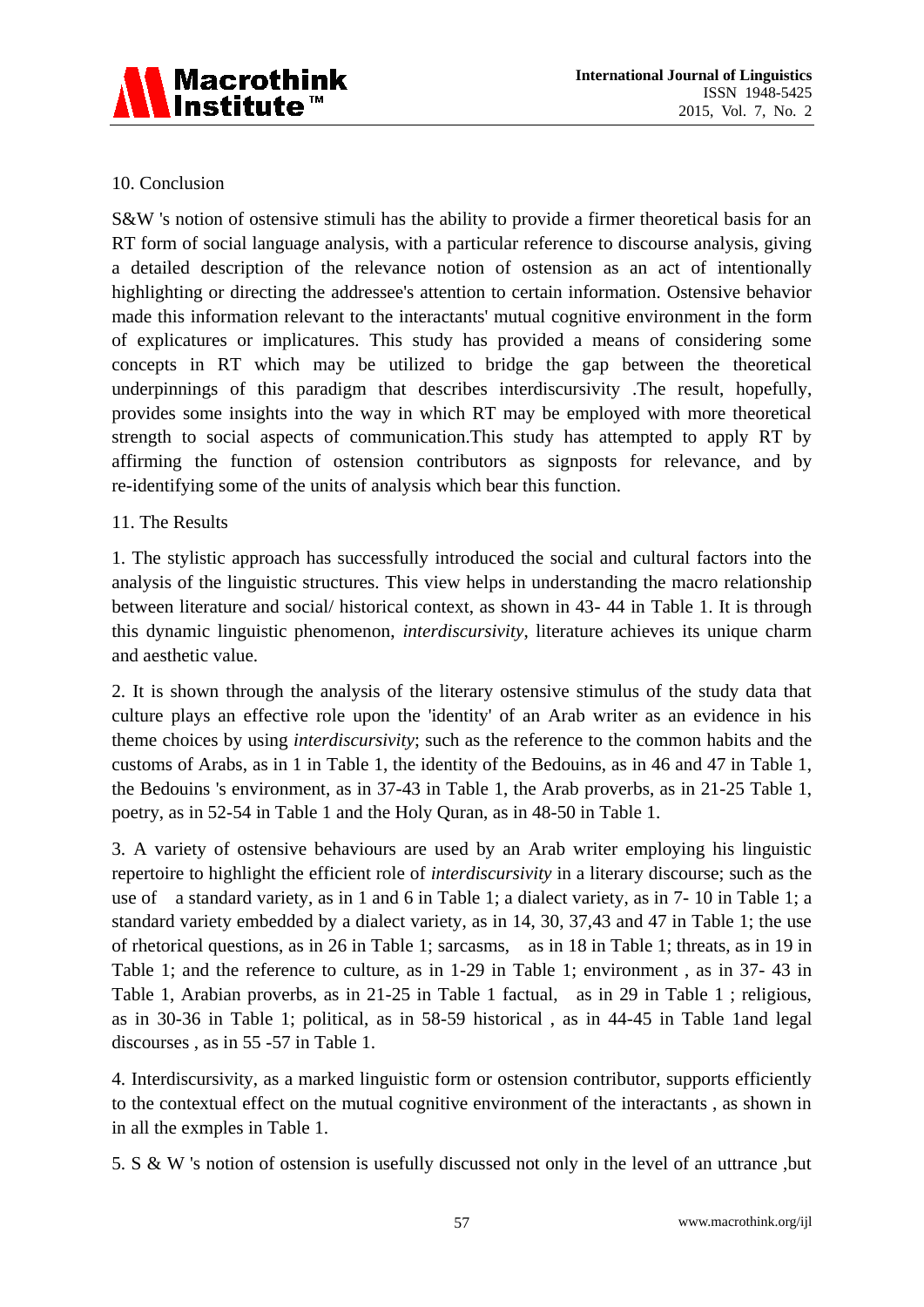

below the utterance level to the linguistic structures as well, such as marked words, , as in 1 and 5 in Table 1 , and phrases as in 2,11,17,39 and 40 in Table 1. This contributes to ostension and, therefore, to the analysis of *interdiscursivity* depending on the context in which they are used.

6. The pieces of Ostensive Stimulus allow an analyst to determine how the relevance of an utterance is realised, and particularly for this reseach, why interdiscursivity is used.These aspects of the linguistic ostension contributors are described as a means of adding to the highlighting, signaling, signposting or indicating the relevance of an utterance.

7. The ostension contributors, which carry with them the presumption of relevance, for example in 16 in table 1, where the word "ironing" according to the reader 's background knowledge indicates a means of medical treatment and " magic", a tool used to destroy man's life, and the intended messages of a writer.These ostension contributors are used to add to the utterance's ostensive behavior.They make manifest the intention to make something manifest - forms which help construct the relevance of an utterance for describing the occurrence of interdiscursivity.

8. It has been proven in this study that implicatures are interpreted according to the background knowledge of a reader and his inferences about a current situation as a whole rather than from inferences about the intentions of a writer, such as his knowledge about culture, as in 1-25 in Table 1, environment , as in 37- 43 in Table 1, Arabian proverbs, as in 21-25 in Table 1 factual, as in 29 in Table 1 ; religious, as in 30-36 in Table 1; political, as in 58-59 in Table 1, historical , as in 44-45 in Table 1and legal discourses , as in 55 -57 in Table 1.

9. The arguments presented in this reseach demonstrate that there is nothing intrinsically asocial about RT. Any attempt to explain behaviour by reference to the social environment implies certain information processing abilities. RT seeks to provide an explicit account of these abilities and is, therefore, of great potential value to an adequate understanding of humans as social beings , as shown all examples presented in Table 1.

#### **References**

Allen, G. (2000). *Intertextuality*. London: Routledge.

Bakhtin, M. (1981). *The dialogic imagination*. Austin: University of Texas Press.

Bakhtin, M. (1986). *Speech genres and other late essays*. Austin: University of Texas Press.

Bernstein, B. (1996). *Pedagogy, symbolic control and identity*. London: Taylor & Francis.

Bernstein, B. (2004). *Worlds of written discourse*. London/New York: Continuum.

Blakemore, D. (1987). *Semantic Constraints on Relevance*. Oxford: Blackwell. *The intuitive basis of implicature,* 132.

Blakemore, D. (1995). Relevance Theory. *Handbook of Pragmatics*. Ed. Jeff Verschueren et al. Amsterdam: John Benjamins, 443-52.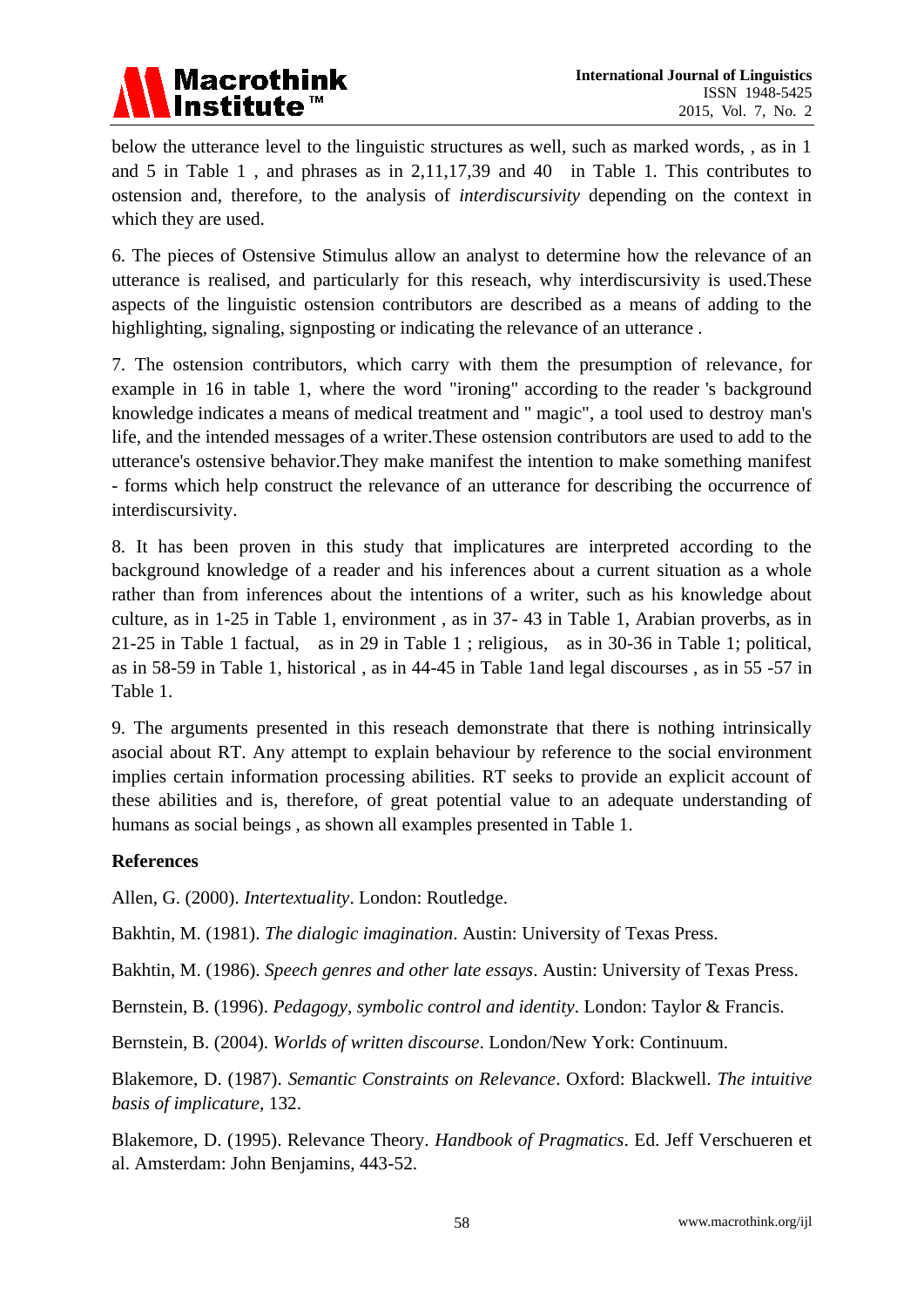

Blakemore, D. (1992)*. Understanding Utterances: An Introduction to Pragmatics*. Oxford: Blackwell, 179.

Blass, R. (1990).*Relevance Relations in Discourse*. Cambridge: Cambridge UP.

Bradford, R. (1997). *Stylistics*. New York: Routledge.

Carston, R. (2000). Explicature and Semantics. *UCL Working Papers in Linguistics*12*,* 1-44.

Carston, R. (2001). Relevance theory and the saying/implicating distinction. *UCL Working Papers in Linguistics,* 13, 1-34.

Carston, R., & Seiji, U. (1998). *Relevance Theory: Applications and Implications*.Amsterdam: John Benjamins.

Chouliaraki, L., & Fairclough, N. (1999). *Discourse in Late Modernity*. Edinburgh University Press, Edinburgh.

Clark, B. (1991). *Relevance Theory and the Semantics of Non-Declaratives*. PhD Diss.U of London.

Collins, J. (1989). *Uncommon cultures: Popular culture and postmodernism*. New York: Routledge.

Fairclough, N. (1992). *Discourse and social change*. Cambridge: Polity Press.

Fairclough, N. (2003). *Analyzing discourse: Text analysis for social research*. London: Routledge.

Fairclough, N. (2010). *Critical discourse analysis: The critical study of language* (2nd ed.). London: Longman.

Hutcheon, L. (1989). *The politics of postmodernism*. London: Routledge.

Knee, A. (1994). The compound genre film: Billy the Kid versus Draculameets The Harvey Girls. In Cancalon, E., & Spacagna, A. (Eds.). *Intertextuality in literature and film*. Gainesville, F. L. University Press of Florida, 141-156.

Kristeva, J. (1986). Word, dialogue and novel. In T. Moi (Ed.), *The Kristeva reader.*Oxford: Blackwell, 34-61.

Jary, M. (1998). Is RelevanceTheory Asocial? *Revista Alicantina de Estudios Ingleses*  11,157-69.

Lemke, J. L. (1995). *Textual politics: Discourse and social dynamics*. London: Taylor & Francis.

Levinson, S. (1989). A review of Relevance. *Journal of Linguistics, 25*(2), 455-472.

Pilkington, A. (1991). Poetic Effects: A Relevance Theory Perspective.*Literary Pragmatics*. Ed. R. Sell. London: Routledge, 44-6.

Roberts, L. (1991). Relevance as an Explanation of Communication. *Linguistics and*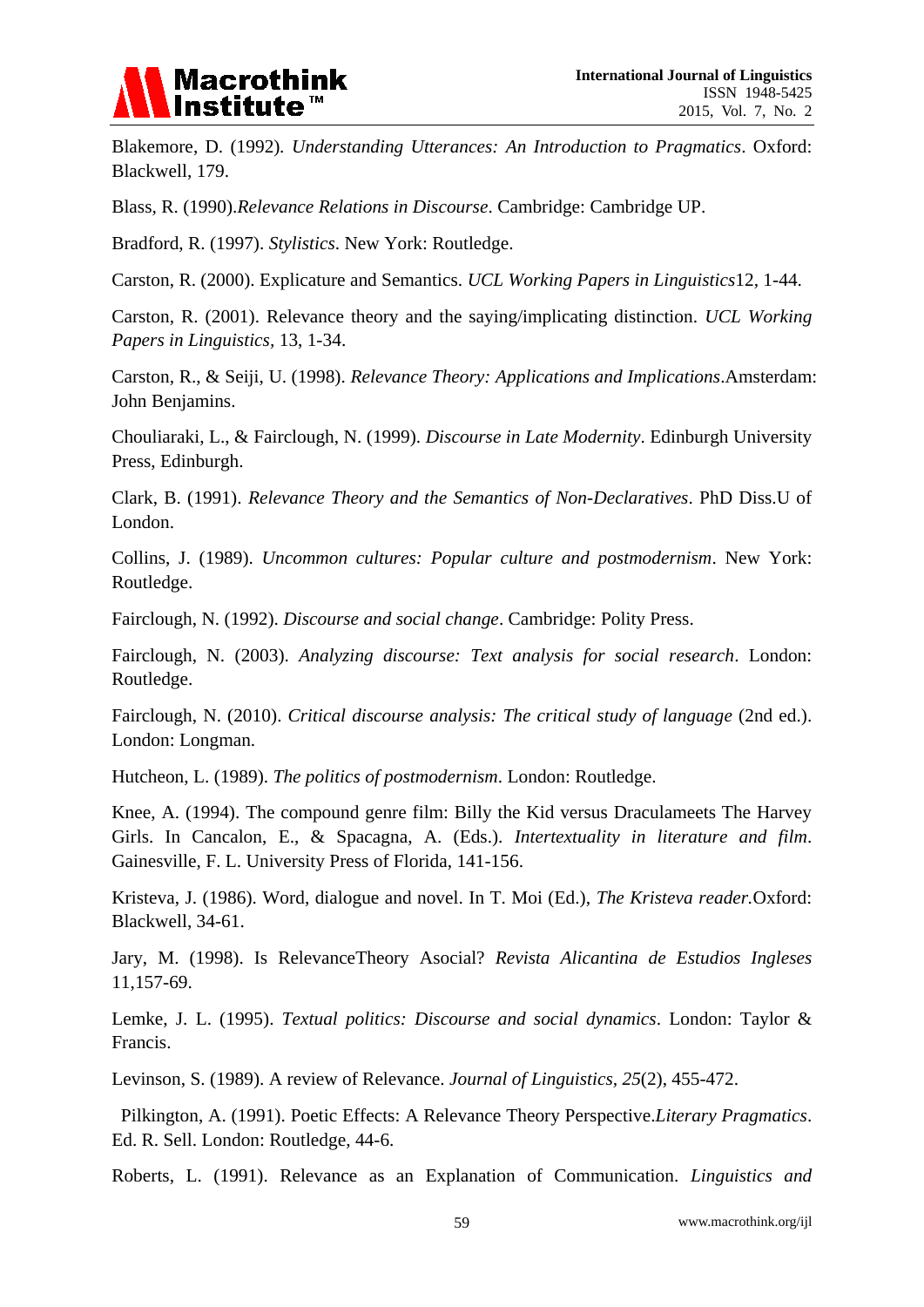

*Philosophy,14*, 453-72.

Ruiz de M., F. (1999). The role of cognitive mechanisms in making inferences. *Journal of English Studies: University of La Rioja,1*, 237-255.

Ruiz de M., F., & Hernandez, L. (2001). Cognitive operations and pragmatic implication, *Sincronia.E-Journal of Culture Studies*. Retrieved from http://sincronia.cusch.udg.mx/fall01.htm

Nicolle, S., & Clark, B. (1999). Experimental pragmatics and what is said: A response to Gibbs andMoise. *Cognition, 69*(3), 337-354.

Scollon, R. (2000). Methodological interdiscursivity:An ethnographic understanding of unfinalisability. In S. Sarangi & M. Coulthard (Eds.), *Discourse and social life*. London: Pearson Education Limited, 138-154.

Scollon, R. (2002). Interdiscursivity and identity. In M. Toolan (Ed.), *Critical discourse analysis: Critical concepts in linguistics*.London: Routledge, 79-94.

Sperber, D. (1987). Precis of *Relevance: Communication and Cognition. Behavioral and Brain Sciences, 10*(4), 697-754.

Sperber, D. (1995)*. Relevance: Communication and Cognition*. 2nd Ed. Oxford: Blackwell.

Sperber, D., & Wilson, D. (1982). On defining relevance. In: *Philosophical Grounds of Rationality*. Eds. R. Grundy and R. Warner. London: Academic Press, 243-258.

Sperber, D., & Wilson, D. (1986). *Relevance: Communication & Cognition.* Oxford: Blackwell.

Sperber, D., & Wilson, D. (1995). *Relevance: Communication & Cognition*.(2<sup>nd</sup>edition). Oxford: Blackwell.

Sperber, D., & Wilson, D. (1997). Remarks on Relevance Theory and the Social Sciences.*Multilingua, 16*(2-3), 145-51.

Sperber, D., & Wilson, D. (2002).Pragmatics, modularity, and mind-reading. *Mind and Language, 17*(1/2), 3-23.

Wilson, D. (1998). Discourse, Coherence and Relevance: A Reply to Rachel Giora. *Journal of Pragmatics, 29*(1), 57-74.

Wilson, D., & Sperber, D. (1986). Inference and Implicature. *Pragmatics: A Reader*. Ed. Steven Davis. Oxford: Oxford UP, 378-93.

Wilson, D., & Sperber, D. (1991). Linguistic Form and Relevance. *Lingua, 90*(1), 1-25.

Wilson, D., & Sperber, D. (1998). Pragmatics and time. In Robyn Carston, & Seiichi Uchida (eds.), *Relevance Theory. Applications and Implications*. Amsterdam: John Benjamins,1-22.

Wilson, D., & Sperber, D. (2000). Truthfulness and relevance. *UCL Working Papers in Linguistics,12*, 215-257.